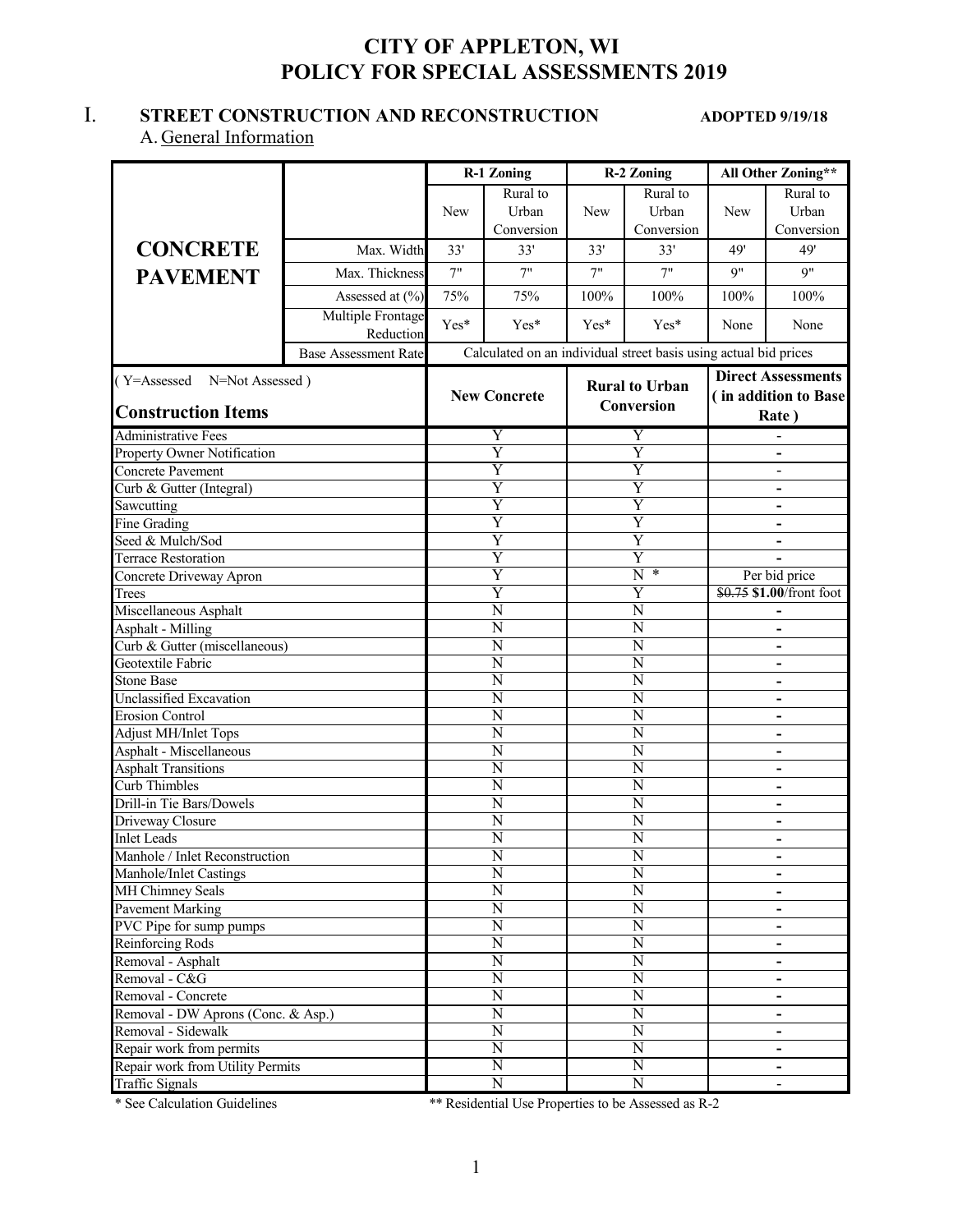|                                                             |                                | <b>R-1 Zoning</b>                                                             |                              |                                            | <b>R-2 Zoning</b>                                                           | All Other Zoning**                                               |                              |  |
|-------------------------------------------------------------|--------------------------------|-------------------------------------------------------------------------------|------------------------------|--------------------------------------------|-----------------------------------------------------------------------------|------------------------------------------------------------------|------------------------------|--|
| <b>ASPHALT</b>                                              |                                | After<br>G&G                                                                  | Rural to Urban<br>Conversion | After<br>G&G                               | Rural to Urban<br>Conversion                                                | After<br>G&G                                                     | Rural to Urban<br>Conversion |  |
| <b>PAVEMENT</b>                                             | Max. Width                     | 33'                                                                           | 33'                          | 33'                                        | 33'                                                                         | 49'                                                              | 49'                          |  |
| (Not including                                              | Max. Thickness                 | 3"                                                                            | 3"                           | 3"                                         | 3"                                                                          | 6"                                                               | 6"                           |  |
| <b>New</b><br><b>Subdivisions</b> )                         | Assessed at (%)                | 25%                                                                           | $0\%$                        | 25%                                        | 0%                                                                          | 25%                                                              | $0\%$                        |  |
|                                                             | Multiple Frontage<br>Reduction | Yes*                                                                          | Yes*                         | Yes*                                       | $Yes*$                                                                      | None                                                             | None                         |  |
|                                                             | <b>Base Assessment Rate</b>    |                                                                               |                              |                                            |                                                                             | Calculated on an individual street basis using actual bid prices |                              |  |
|                                                             |                                |                                                                               |                              |                                            |                                                                             |                                                                  |                              |  |
| (Y=Assessed<br>N=Not Assessed)<br><b>Construction Items</b> |                                | <b>Rural to Urban</b><br><b>Asphalt following</b><br>G&G<br><b>Conversion</b> |                              | <b>Asphalt</b><br>Reconstruct /<br>Overlay | <b>Direct</b><br><b>Assessments</b><br>(in addition to<br><b>Base Rate)</b> |                                                                  |                              |  |
| <b>Administrative Fees</b>                                  |                                |                                                                               | Y                            |                                            | Y                                                                           | N                                                                |                              |  |
| Property Owner Notification                                 |                                |                                                                               | Y                            |                                            | Y                                                                           | N                                                                | $\blacksquare$               |  |
| <b>Asphalt Pavement</b>                                     |                                |                                                                               | Y                            |                                            | Y                                                                           | N                                                                |                              |  |
| Milling                                                     |                                |                                                                               | N                            |                                            | Y                                                                           | N                                                                |                              |  |
| Sawcutting                                                  |                                | N                                                                             |                              | Y                                          |                                                                             | N                                                                | $\qquad \qquad \blacksquare$ |  |
| Curb & Gutter (New/repair)                                  |                                | $\mathbf N$                                                                   |                              | Y                                          |                                                                             | N                                                                | $\qquad \qquad \blacksquare$ |  |
| Fine Grading                                                |                                | Y                                                                             |                              | Y                                          |                                                                             | N                                                                |                              |  |
| Seed & Mulch/Sod                                            |                                | $\overline{N}$                                                                |                              | Y<br>Y                                     |                                                                             | N                                                                |                              |  |
| <b>Terrace Restoration</b>                                  |                                | N                                                                             |                              | $N^*$                                      |                                                                             | N                                                                |                              |  |
| Concrete Driveway Apron                                     |                                | N                                                                             |                              |                                            |                                                                             | $N^*$                                                            | per bid price                |  |
| Asphalt (miscellaneous)<br>Geotextile Fabric                |                                | N<br>N                                                                        |                              | N<br>${\bf N}$                             |                                                                             | N                                                                |                              |  |
| <b>Stone Base</b>                                           |                                |                                                                               |                              | N                                          |                                                                             | N                                                                | $\qquad \qquad \blacksquare$ |  |
| Trees                                                       |                                | N<br>N                                                                        |                              | N                                          |                                                                             | N<br>N                                                           |                              |  |
| <b>Unclassified Excavation</b>                              |                                | N                                                                             |                              | N                                          |                                                                             | N                                                                | $\blacksquare$               |  |
| <b>Erosion Control</b>                                      |                                | N                                                                             |                              | N                                          |                                                                             | N                                                                | $\blacksquare$               |  |
| Adjust MH/Inlet Tops                                        |                                | $\mathbf N$                                                                   |                              | N                                          |                                                                             | ${\bf N}$                                                        | ۰                            |  |
| Curb Thimbles                                               |                                |                                                                               | ${\bf N}$                    | ${\bf N}$                                  |                                                                             | N                                                                | -                            |  |
| Drill-in Tie Bars/Dowels                                    |                                |                                                                               | ${\bf N}$                    | ${\bf N}$                                  |                                                                             | ${\bf N}$                                                        | $\overline{\phantom{a}}$     |  |
| Driveway Closure                                            |                                |                                                                               | ${\bf N}$                    | ${\bf N}$                                  |                                                                             | ${\bf N}$                                                        |                              |  |
| <b>Inlet Leads</b>                                          |                                |                                                                               | $\overline{N}$               | $\mathbf N$                                |                                                                             | ${\bf N}$                                                        | -                            |  |
| Manhole / Inlet Reconstruction                              |                                |                                                                               | ${\bf N}$                    |                                            | ${\bf N}$                                                                   | ${\bf N}$                                                        | -                            |  |
| Manhole/Inlet Castings                                      |                                |                                                                               | ${\bf N}$                    |                                            | $\mathbf N$                                                                 | ${\bf N}$                                                        | $\overline{\phantom{a}}$     |  |
| MH Chimney Seals                                            |                                |                                                                               | $\mathbf N$                  |                                            | $\mathbf N$                                                                 | ${\bf N}$                                                        | ۰                            |  |
| <b>Pavement Marking</b>                                     |                                |                                                                               | ${\bf N}$                    |                                            | ${\bf N}$                                                                   | ${\bf N}$                                                        | -                            |  |
| Removal - Asphalt                                           |                                |                                                                               | ${\bf N}$                    |                                            | ${\bf N}$                                                                   | ${\bf N}$                                                        | -                            |  |
| Removal - C&G                                               |                                |                                                                               | ${\bf N}$                    |                                            | ${\bf N}$                                                                   | ${\bf N}$                                                        | -                            |  |
| Removal - Concrete                                          |                                | ${\bf N}$                                                                     |                              | ${\bf N}$                                  |                                                                             | ${\bf N}$                                                        | $\overline{\phantom{a}}$     |  |
| Removal - DW Aprons (Conc. & Asp.)                          |                                | $\overline{N}$                                                                |                              | ${\bf N}$                                  |                                                                             | $\mathbf N$                                                      | $\qquad \qquad -$            |  |
| Removal - Sidewalk                                          |                                |                                                                               | ${\bf N}$                    | ${\bf N}$                                  |                                                                             | ${\bf N}$                                                        | -                            |  |
| Repair work from permits                                    |                                |                                                                               | $\mathbf N$                  |                                            | $\overline{N}$                                                              | ${\bf N}$                                                        |                              |  |
| Repair work from Utility Projects                           |                                |                                                                               | ${\bf N}$                    |                                            | ${\bf N}$                                                                   | ${\bf N}$                                                        | -                            |  |
| <b>Traffic Signals</b>                                      |                                | ${\bf N}$                                                                     |                              | ${\bf N}$                                  |                                                                             | ${\bf N}$                                                        | -                            |  |

\* See Calculation Guidelines \*\* Residential Use Properties to be Assessed as R-2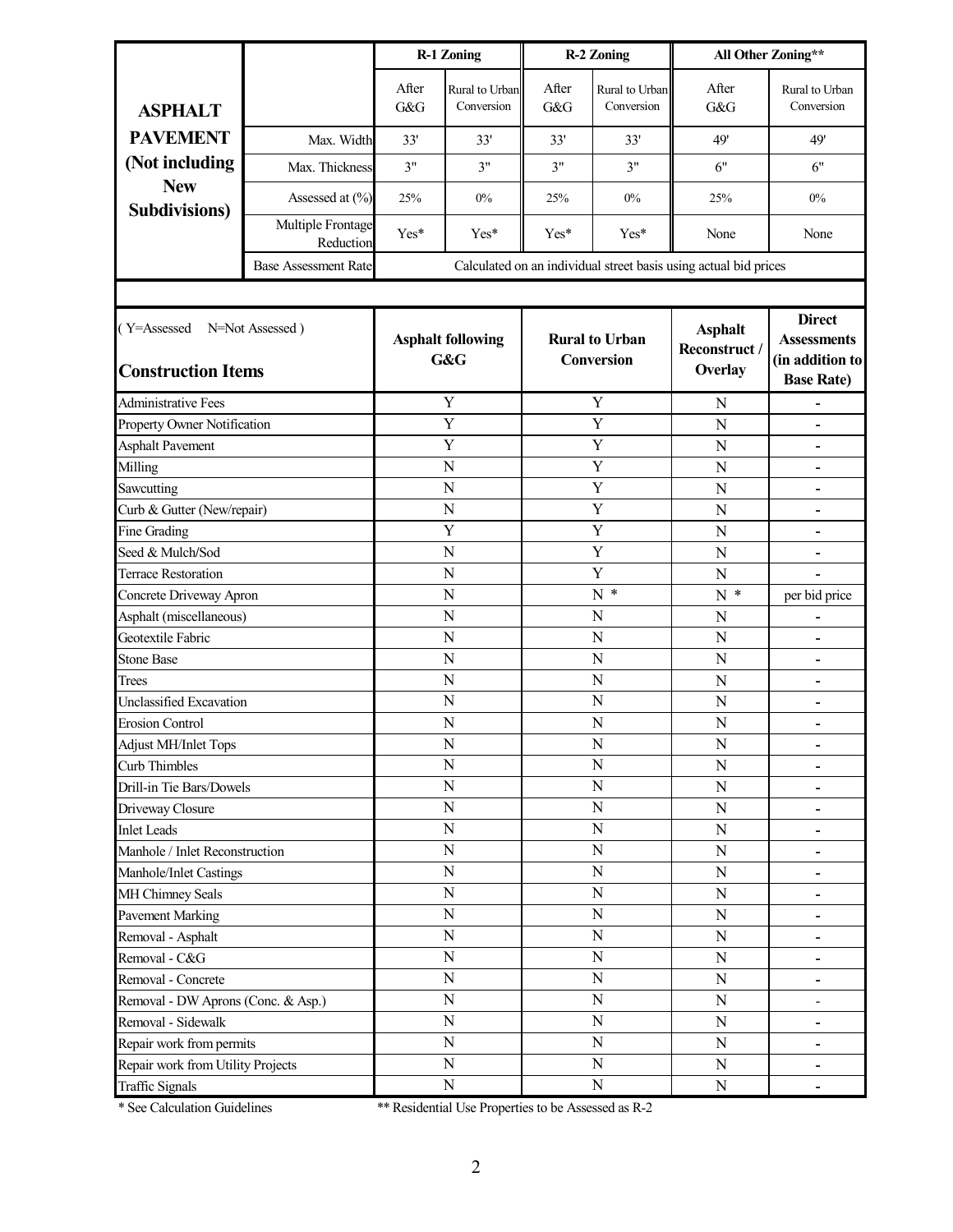|                                                          |                                |                      | <b>R-1 Zoning</b>                                              |                                            | <b>R-2 Zoning</b>            | All Other Zoning**                                         |                              |
|----------------------------------------------------------|--------------------------------|----------------------|----------------------------------------------------------------|--------------------------------------------|------------------------------|------------------------------------------------------------|------------------------------|
| <b>GRADING &amp;</b>                                     |                                | New<br><b>Street</b> | Rural to Urban<br>Conversion                                   | New<br><b>Street</b>                       | Rural to Urban<br>Conversion | <b>New</b><br><b>Street</b>                                | Rural to Urban<br>Conversion |
| <b>GRAVELING</b>                                         | Max. Width                     | 35'                  | 35'                                                            | 35'                                        | 35'                          | 51'                                                        | 51'                          |
| (not including New                                       | Max. Thickness                 |                      |                                                                |                                            |                              |                                                            |                              |
| <b>Subdivisions</b> )                                    | Assessed at (%)                | 100%                 | $0\%$                                                          | 100%                                       | $0\%$                        | 100%                                                       | $0\%$                        |
|                                                          | Multiple Frontage<br>Reduction | Yes*                 | Yes*                                                           | $Yes*$                                     | Yes*                         | None                                                       | None                         |
|                                                          | <b>Base assessment Rate</b>    |                      | Calculated on an individual street basis based upon bid prices |                                            |                              |                                                            |                              |
| (Y=Assessed N=Not Assessed)<br><b>Construction Items</b> |                                | <b>New Street</b>    |                                                                | <b>Rural to Urban</b><br><b>Conversion</b> |                              | <b>Direct Assessments</b><br>(in addition to Base<br>Rate) |                              |
| <b>Administrative Fees</b>                               |                                |                      | Y                                                              | N                                          |                              |                                                            |                              |
| Property Owner Notification                              |                                | Y                    |                                                                | N                                          |                              |                                                            |                              |
| Fine Grading                                             |                                | Y                    |                                                                | $\overline{N}$                             |                              |                                                            | L.                           |
| Seed & Mulch/Sod                                         |                                | Y                    |                                                                | N                                          |                              |                                                            |                              |
| <b>Erosion Control</b>                                   |                                | Y                    |                                                                | $\overline{N}$                             |                              |                                                            |                              |
| Sawcutting                                               |                                | Y                    |                                                                | N                                          |                              | $\blacksquare$                                             |                              |
| Unclassified Excavation                                  |                                | Y                    |                                                                | N                                          |                              | $\blacksquare$                                             |                              |
| <b>Stone Base</b>                                        |                                |                      | Y                                                              | N                                          |                              | $\blacksquare$                                             |                              |
| Geotextile Fabric                                        |                                |                      | Y                                                              | $\overline{N}$                             |                              |                                                            |                              |
| Removal - Asphalt                                        |                                | Y                    |                                                                | N                                          |                              |                                                            |                              |
| Removal - C&G                                            |                                |                      | Y                                                              |                                            | N                            |                                                            |                              |
| Removal - Concrete                                       |                                |                      | Y                                                              |                                            | N                            |                                                            |                              |
| Removal - Sidewalk                                       |                                |                      | Y                                                              |                                            | N                            |                                                            |                              |
| Miscellaneous Asphalt                                    |                                | N                    |                                                                | N                                          |                              | $\blacksquare$                                             |                              |
| Miscellaneous Curb & Gutter                              |                                | N                    |                                                                | N                                          |                              | L.                                                         |                              |
| Adjust MH/Inlet Tops                                     |                                | $\mathbf N$          |                                                                | N                                          |                              | -                                                          |                              |
| <b>Street Lighting</b>                                   |                                |                      | Y                                                              | N                                          |                              | $\blacksquare$                                             |                              |
| <b>Traffic Signals</b>                                   |                                |                      | N                                                              |                                            | N                            |                                                            |                              |
| $*$ $C$ $C$ $1$ $1$ $1$ $C$ $1$ $1$ $1$                  |                                |                      | $*$ n '1 $t$ 111 n                                             | $x^2 - x - 1$                              | $1 \cdot R$                  |                                                            |                              |

\* See Calculation Guidelines \*\* Residential Use Properties to be Assessed as R-2

B. Calculation Guidelines – Street Construction and Reconstruction

- 1. Assessments will be levied according to the front foot dimensions of abutting property except as noted.
- 2. The assessment rate will be the portion (%) of assessable construction costs in accordance with the charts above. Assessments will be reduced proportionately for pavements constructed less than the maximum widths.
- 3. Public owned property, including lands under the jurisdiction of the Board of Education, Parks and Recreation Committee and other branches of city, churches and private schools and other exempt properties will be assessed 100% of the "all other zoning" assessment rate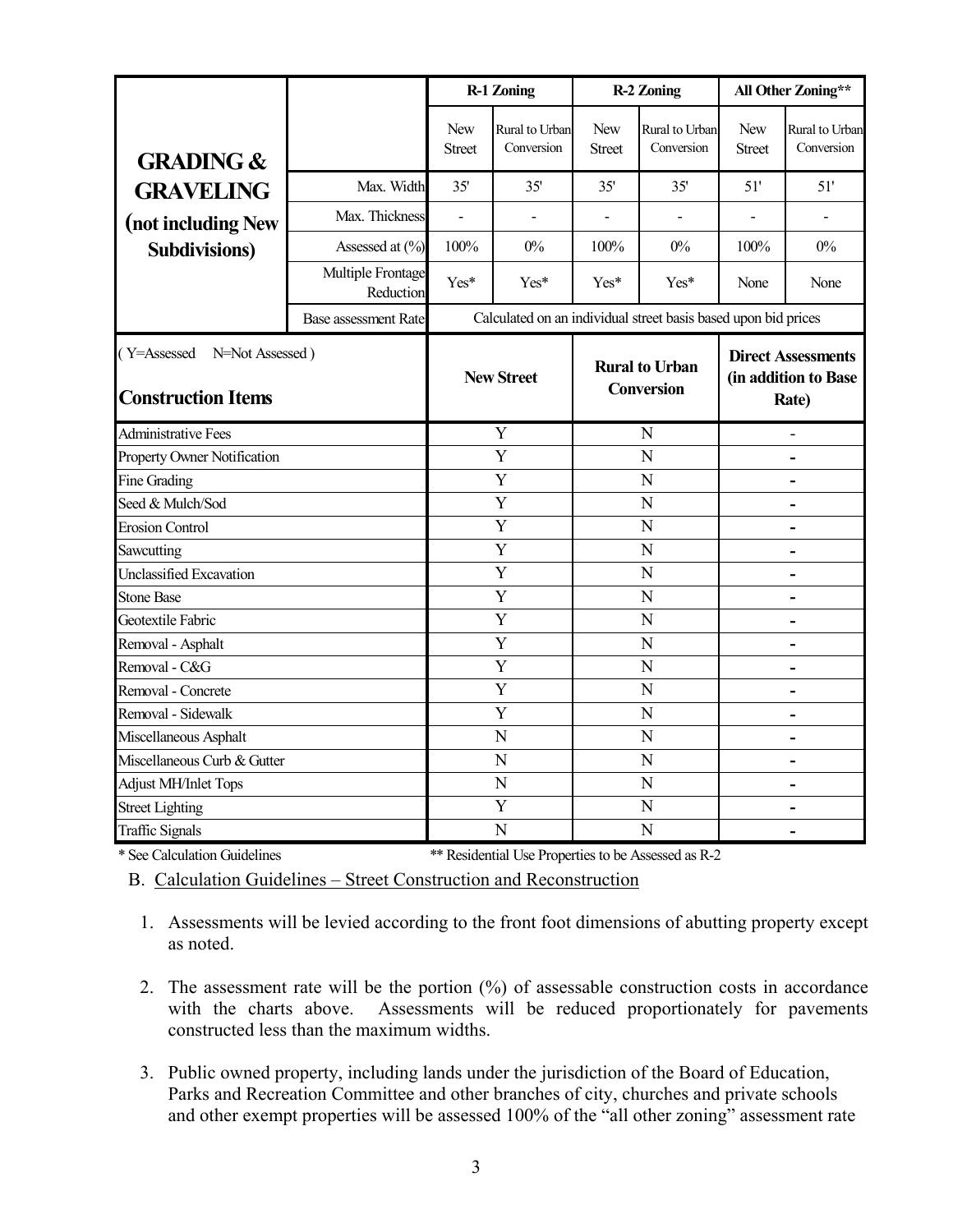regardless of the zoning. (BPW 2/2/94) All county, state and federal governments will be exempt from assessment charges. (City Attorney 1/23/14)

- 4. The assessment rate for alley pavement will be based on the full width of the pavement.
- 5. The City assumes the entire cost of permanent pavement for all intersections on new construction in areas platted prior to 1/1/04 or after 12/31/14.
- 6. Driveway approaches shall be constructed at property owner's expense when:
	- a. When permanent street surfaces are constructed.
	- b. Where a street has been permanently improved, driveway approaches shall be installed within six months of the completion of the adjacent structure.
	- c. When ordered installed by the Common Council.
	- d. When a property owner requests approach to be widened, rebuilt or closed.
- 7. The costs of closing unused driveway openings that are closed in conjunction with the paving program are not directly assessed to the property owner.

Any driveway approach without improved surface shall be paved with a permanent surface in conjunction with a street-paving project. The cost will be assessed to the property. (S&S 3/3/93 and MSC 9/3/97)

- 8. The cost of the initial asphalt surface application on a new subdivision gravel street will be billed at the time of official street opening.
- 9. All asphalt maintenance exclusive of the initial application will be done as general maintenance and at no cost to the abutting property.
- 10. Assessments for asphalt pavements that are constructed without curb and gutter (City standard) will be calculated by dividing total project cost by assessable frontage.
- 11. Assessments for trees to be installed on new street paving will be included with paving assessments.
- 12. If one person owns an entire block as one parcel and the block is zoned R-1 or R-2, the shortest side shall be assessed in full. The remaining sides shall receive up to a 120' discount.
- 13. On paving projects where there are other contributing sources of funding such as federal, state, or from other units of government, the City rates will be applied. If projected revenue (using the City rates) exceeds the City's share of project costs, then assessment rates will be reduced proportionately so that revenue equals City share of project cost. "City share" of project cost will include, in addition to normal construction costs, items such as right-of-way acquisition, relocation costs, consultant cost, all Department of Transportation administrative and review costs, and any other fees charged by the other participating units of government. (BPW 1/7/97)
- 14. When the long side of a corner lot falls on the "bulb" or "mouse ear", the assessment shall be calculated as follows:
	- a. Determine a rate per foot by dividing the lump sum per lot charge by the actual footage of the long side.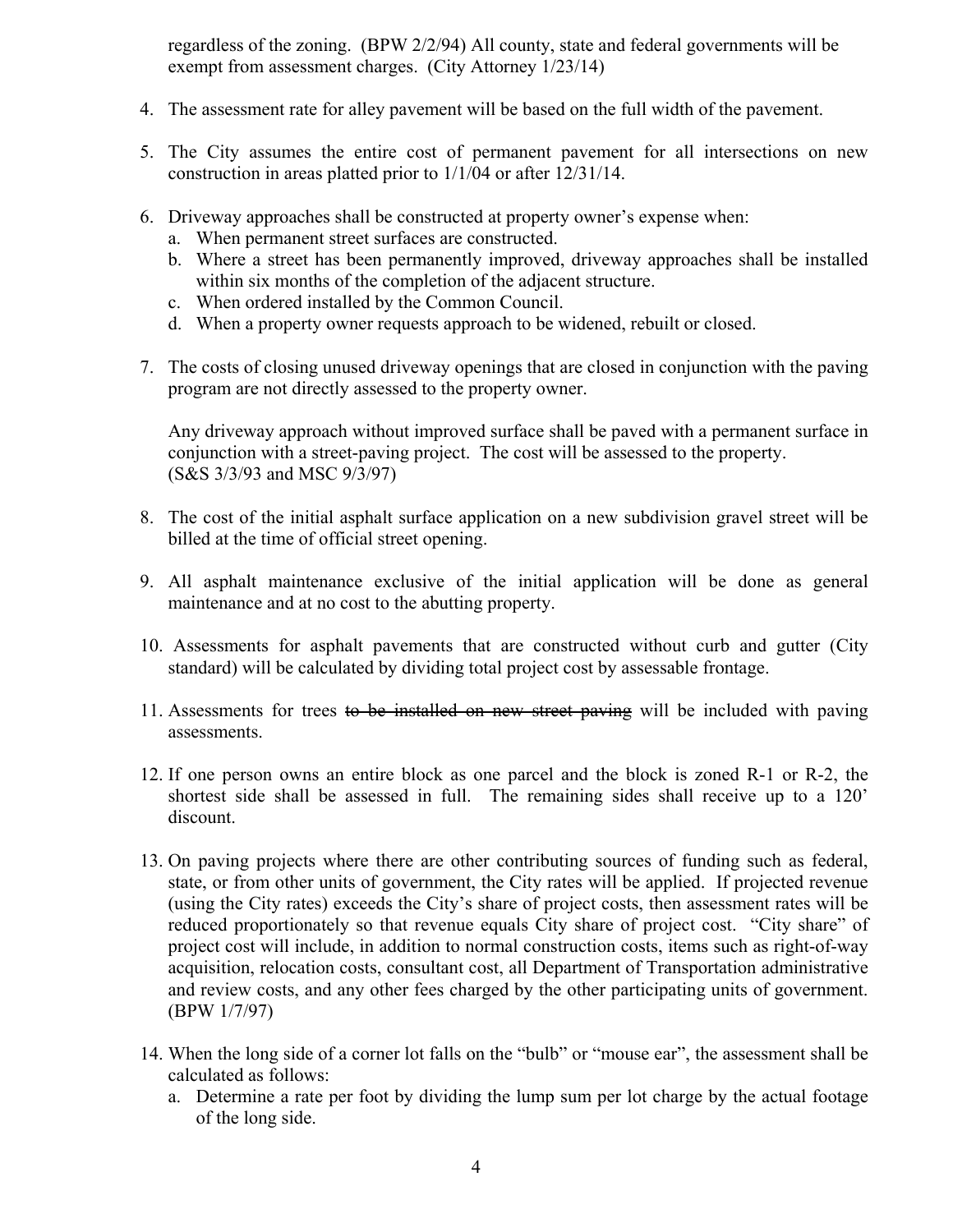- b. The first 120 feet will be charged 25% of the rate calculated in "a" above. The balance of the frontage will be assessed at 100% of the rate calculated in "a" above. (BPW 1/21/98)
- 15. The requesting property owner, where permitted, shall pay all additional cost for indented parking.
- 16. When additional pavement width is required to accommodate on street bike lanes, the extra width beyond what would be required for a standard street design, will not be assessed.
- 17. Assessments will only be levied on partial or total street reconstruction for those streets that do not meet current City Street or Drainage standards prior to their reconstruction.
- 18. Calculation Guidelines:
	- a. On multiple frontage lots zoned R-1 or R-2, the shortest side will be assessed at 100% of the assessment rate. On the other sides, the first 120 feet of each side will be assessed at 25% (R-2, 50%) of the assessment rate. The balance of the frontage will be assessed at 100% of the assessment rate.
	- b. On lots having multiple frontages, there will be NO assessment for the frontage to which access is legally precluded or fronts on a naturally occurring access barrier such as a steep incline.
	- c**.** On inside corner or multiple frontage lots, the side or sides precluded from access are not included in the assessment frontage determination.
	- d. On multiple frontage lots where all sides have equal frontage, the side to be considered the short side is the "Addressed" side.
	- e**.** On cul-de-sac lots, the abutting property owner shall be responsible for cul-de-sac pavement, overbuild costs including the straightaway portion of the affected property. The assessment will be calculated using total assessable cost divided by the number of properties fully or partially abutting the "bulb" according to the number of originally platted lots.
	- f. On "mouse ear" lots, defined as abutting lots to a widening in the road around a curve but not including lots on a cul-de-sac, the front foot dimensions for assessment calculation will be determined by dividing the square footage of the property by the average depth of the lots in the block.
	- g. For work abutting only part of a parcel's total frontage, assessments will be calculated based on the partial frontage. The balance will be assessed as work is completed along the remaining frontage.
	- h. Definition of "addressed" side: The street with the house number.
	- i. No corner lot exception will be provided for combined properties that did not meet the corner lot criteria prior to their combination.
- 19. The Wheel Tax is used for reconstructed asphalt and concrete streets only. Not for rural to urban conversion to concrete pavement.
- 20. Portions of projects funded by TIF and IPLF are not assessable.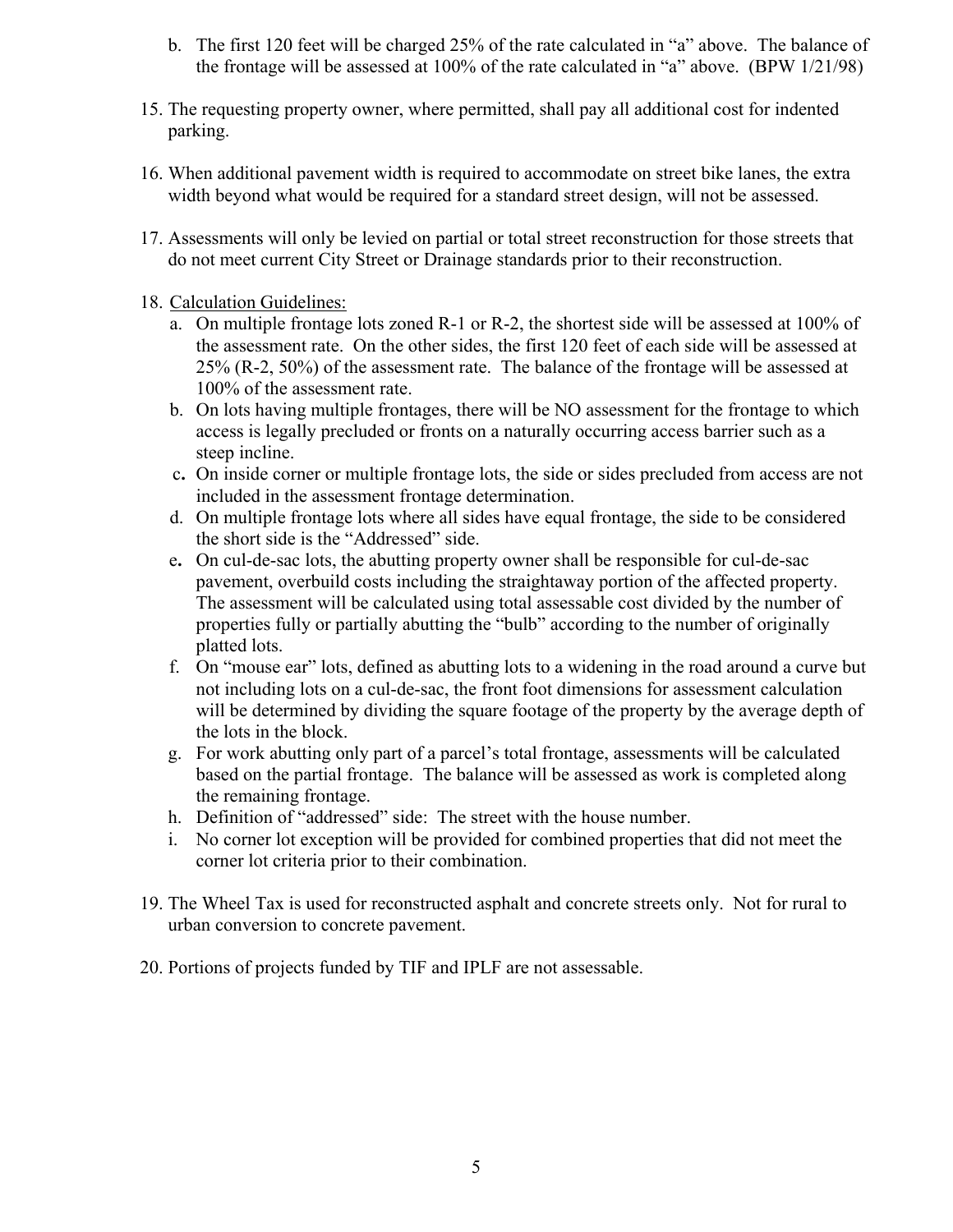#### **II. SIDEWALKS**

#### A. General Information

|                                                           |                             |                                                                                                                                                                                               | <b>R-1 Zoning</b>                                                       |      | <b>R-2 Zoning</b>                                 |                          | All Other Zoning**                                                    |
|-----------------------------------------------------------|-----------------------------|-----------------------------------------------------------------------------------------------------------------------------------------------------------------------------------------------|-------------------------------------------------------------------------|------|---------------------------------------------------|--------------------------|-----------------------------------------------------------------------|
|                                                           |                             | New                                                                                                                                                                                           | Recon.                                                                  | New  | Recon.                                            | New                      | Recon.                                                                |
|                                                           | Max. Width                  | 5'                                                                                                                                                                                            | 5'                                                                      | 5'   | 5'                                                | 5'                       | 5'                                                                    |
| <b>SIDEWALKS</b>                                          | Max. Thickness              | 5"                                                                                                                                                                                            | 5"                                                                      | 5"   | 5"                                                | 7"                       | 7"                                                                    |
| (Not including                                            | Assessed at (%)             | 100%                                                                                                                                                                                          | 125%                                                                    | 100% | 125%                                              | 100%                     | 125%                                                                  |
| <b>New</b><br>subdivisions)                               | Multiple Frontage Reduction | $Yes*$                                                                                                                                                                                        | Yes*                                                                    | Yes* | Yes*                                              | None                     | None                                                                  |
|                                                           |                             | Calculated annually based upon the average bid prices for the sidewalk<br>Base Assessment Rate reconstruction, concrete paving reconstruction and asphalt paving<br>reconstruction contracts. |                                                                         |      |                                                   |                          |                                                                       |
|                                                           |                             |                                                                                                                                                                                               |                                                                         |      |                                                   |                          |                                                                       |
| (Y=Assessed N =Not Assessed)<br><b>Construction Items</b> |                             |                                                                                                                                                                                               | New and<br><b>Reconstruction not</b><br>meeting replacement<br>criteria |      | Reconstruction<br>meeting replacement<br>criteria |                          | <b>Individual Rates (if</b><br>not included in current<br>Rate above) |
| <b>Administrative Fees</b>                                |                             | Y                                                                                                                                                                                             |                                                                         | N    |                                                   |                          |                                                                       |
| Property Owner Notification                               |                             | Y                                                                                                                                                                                             |                                                                         | N    |                                                   |                          |                                                                       |
| Concrete Sidewalk                                         |                             | Y                                                                                                                                                                                             |                                                                         | N    |                                                   | ۰                        |                                                                       |
| Seed & Mulch (max. of 18" on each side of walk)           |                             | Y                                                                                                                                                                                             |                                                                         | N    |                                                   |                          |                                                                       |
| <b>Terrace Restoration</b>                                |                             |                                                                                                                                                                                               | Y                                                                       | N    |                                                   |                          |                                                                       |
| Sawcutting                                                |                             |                                                                                                                                                                                               | N                                                                       |      | N                                                 |                          |                                                                       |
| Fine Grading                                              |                             |                                                                                                                                                                                               | N                                                                       |      | N                                                 | $\overline{\phantom{a}}$ |                                                                       |
| Miscellaneous Asphalt                                     |                             |                                                                                                                                                                                               | N                                                                       |      | N                                                 |                          |                                                                       |
| <b>Stone Base</b>                                         |                             |                                                                                                                                                                                               | N                                                                       |      | N                                                 |                          |                                                                       |
| Driveway Aprons - Removal and Replacement                 |                             |                                                                                                                                                                                               | Y                                                                       |      | n/a                                               |                          |                                                                       |
| Unclassified Excavation                                   |                             | N                                                                                                                                                                                             |                                                                         | N    |                                                   | $\overline{\phantom{0}}$ |                                                                       |
| <b>Erosion Control</b>                                    |                             |                                                                                                                                                                                               | N                                                                       | N    |                                                   |                          |                                                                       |
| Drill-in Tie Bars/Dowels/Rebar                            |                             |                                                                                                                                                                                               | N                                                                       |      | N                                                 |                          |                                                                       |
| Removal - Sidewalk                                        |                             |                                                                                                                                                                                               | N                                                                       |      | N                                                 |                          |                                                                       |

\* See Calculation Guidelines \*\* Residential Use Properties to be Assessed as R-2

B. Calculation Guidelines - Sidewalks

- 1. Assessments will be levied according to the front foot dimensions of abutting property, except as noted.
- 2. Sidewalks on right-of-ways 60 feet or more will be a minimum of 5 feet wide. Sidewalks on right-of ways less than 60 feet will be a minimum of 4 feet.
- 3. There will be no assessment for sidewalk that meets the replacement criteria as defined in the Sidewalk Maintenance Policy.
- 4. Assessments will be levied when sidewalks not meeting replacement criteria are replaced at the property owner's request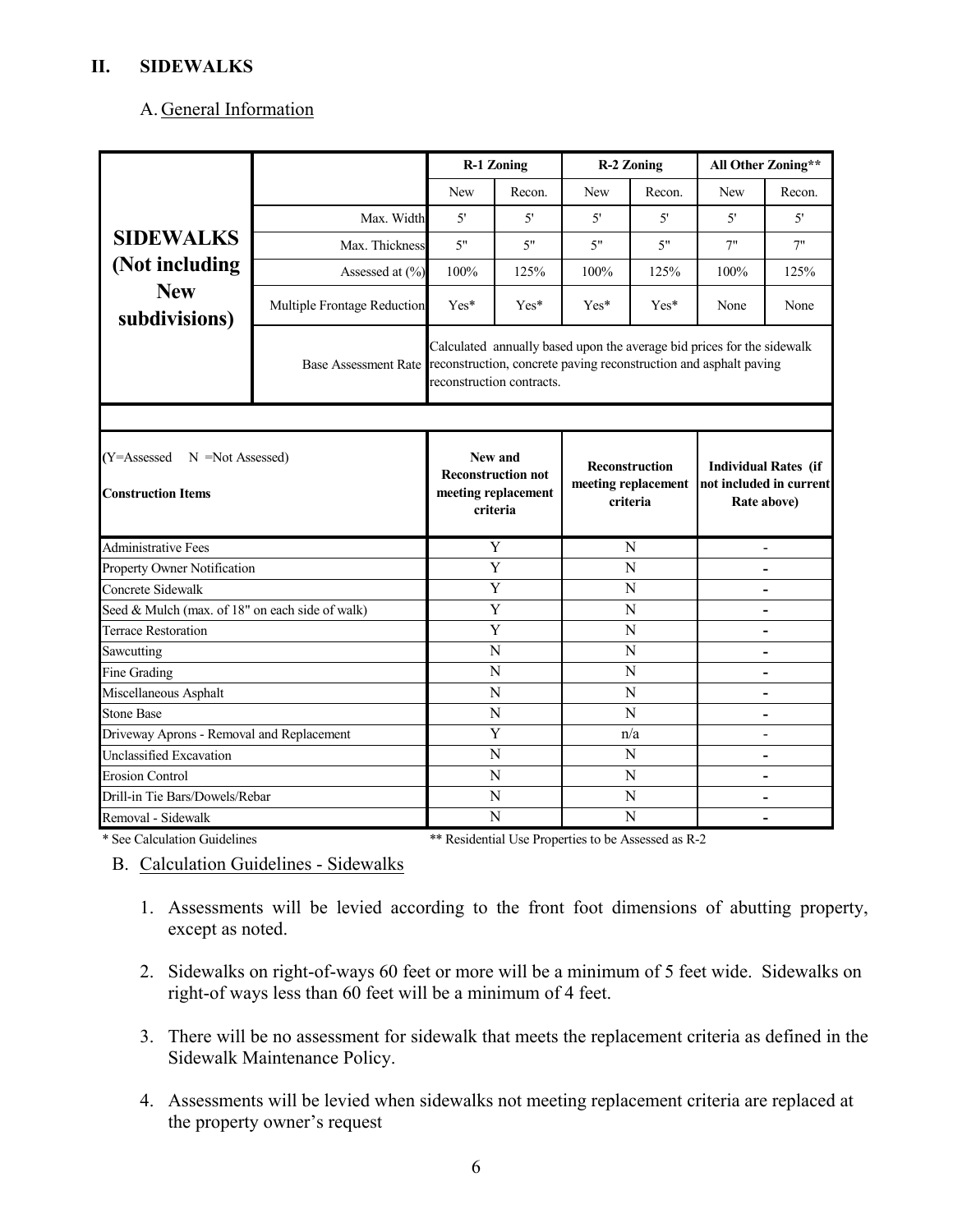- 5. Service walks between the curb and sidewalk will be assessed to the property owner when installed on new subdivision streets.
- 6. The extra expense of installing a sidewalk beyond the City's standard width or in an unusual manner at the request of the owner will be charged to the abutting property owner.
- 7. Public owned property, including lands under the jurisdiction of the Board of Education, Parks and Recreation Committee and other branches of city, state or county governments, churches and private schools and other exempt properties will be assessed 100% of the assessment rate regardless of the zoning.
- 8. To figure credit for useful life (20 years) of sidewalk: credit = divide age of sidewalk by 20. If less than 1.0, multiply that number by the current assessment rate.
- 9. For City contract installation, sidewalk assessments shall include a 6% administration fee.
- 10. Calculation Guidelines:
	- a. On multiple frontage lots zoned R-1 or R-2, the shortest side will be assessed at 100% of the assessment rate. On the other sides, the first 120 feet of each side will be assessed at 25% (R-2, 50%) of the assessment rate. The balance of the frontage will be assessed at 100% of the assessment rate.
	- b. On inside corner lots where all sides have equal footage, the side to be considered the short side is the "Addressed" side.
	- c. On lots having multiple frontages, there will be NO assessment for the frontage to which access is legally precluded or fronts on a naturally occurring access barrier such as a steep incline.
	- d. On inside corner or multiple frontage lots, the side or sides precluded from access is not included in the assessment frontage determination.
	- e. For work abutting only part of a parcel's total frontage, assessments will be calculated based on the partial frontage. The balance will be assessed as work is completed along the remaining frontage.
	- f. Definition of "addressed" side: The street with the house number.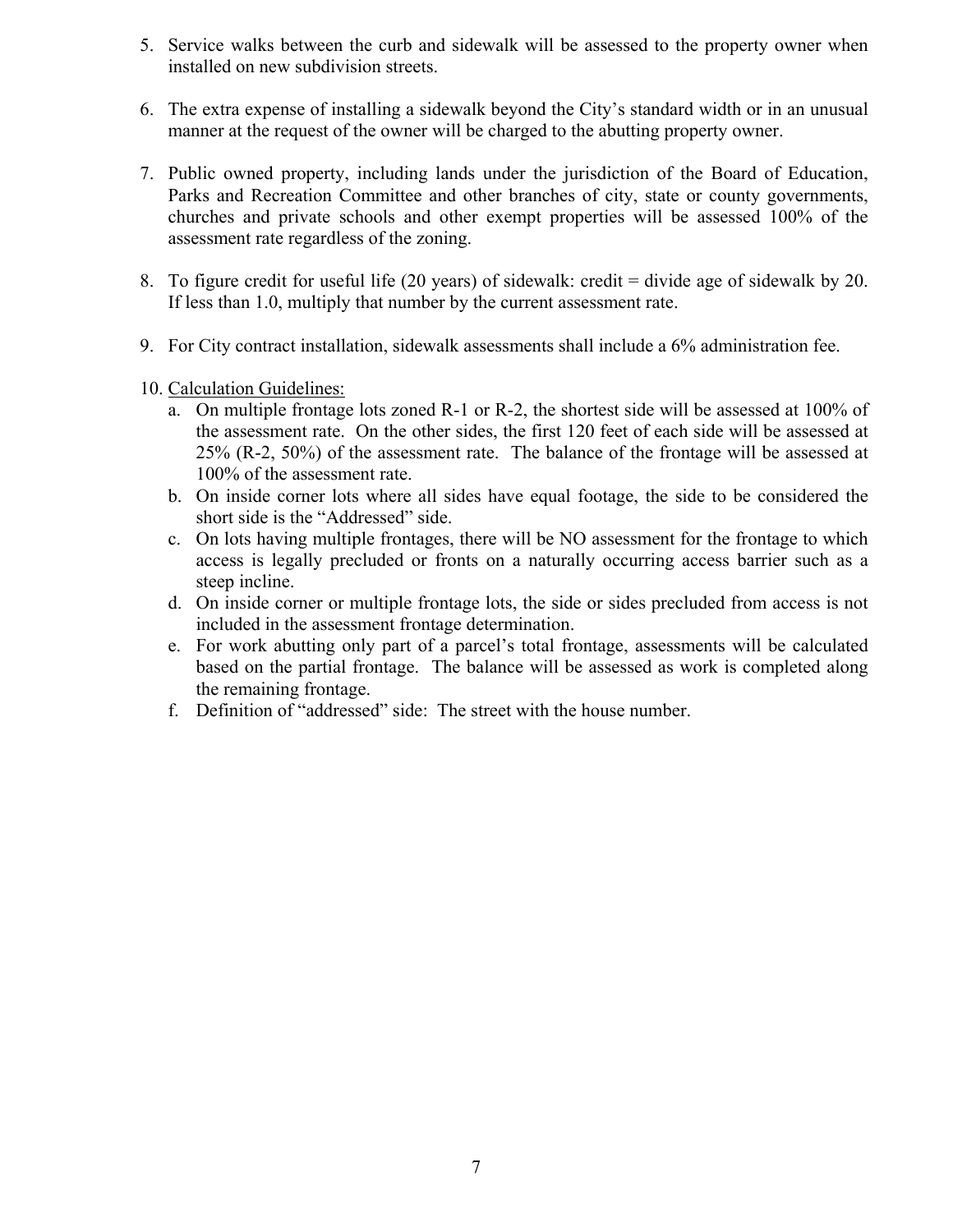### **III. SANITARY SEWER**

A. General Information

|                                                           |                                | <b>R-1 Zoning</b>       |                                     |                | <b>R-2 Zoning</b> | All Other Zoning**                                                    |                          |  |
|-----------------------------------------------------------|--------------------------------|-------------------------|-------------------------------------|----------------|-------------------|-----------------------------------------------------------------------|--------------------------|--|
|                                                           |                                | <b>New</b>              | Recon.                              | <b>New</b>     | Recon.            | <b>New</b>                                                            | Recon.                   |  |
| <b>SANITARY</b>                                           | Max. Size (Diameter)           | 12"                     | 12"                                 | 12"            | 12"               | 12"                                                                   | 12"                      |  |
| <b>SEWER</b>                                              | Max. Depth                     | 16'                     | 16                                  | 16'            | 16'               | 16'                                                                   | 16'                      |  |
| (not including<br><b>New</b>                              | % Assessed<br>(Main/Laterals)  | 33%/50%                 | $0\%$ /50%                          | 33%/50%        | $0\%$ /50%        | 33%/50%                                                               | $0\%$ /50%               |  |
| <b>Subdivisions</b> )                                     | Multiple Frontage<br>Reduction | $Yes*$                  | N/A                                 | $Yes*$         | N/A               | Yes*                                                                  | N/A                      |  |
|                                                           | Current (33% main) Rate        | <b>Actual Cost</b>      | N/A                                 | Actual<br>Cost | N/A               | <b>Actual Cost</b>                                                    | N/A                      |  |
| (Y=Assessed N =Not Assessed)<br><b>Construction Items</b> |                                |                         | <b>New</b><br><b>Reconstruction</b> |                |                   | <b>Individual Rates</b><br>(if not included in<br>current Rate above) |                          |  |
| Administrative Fees                                       |                                | Y                       |                                     |                | N                 |                                                                       |                          |  |
| Property Owner Notification                               |                                | $\overline{\mathrm{Y}}$ |                                     | N              |                   | $\overline{\phantom{0}}$                                              |                          |  |
| Sanitary area assessment                                  |                                | Y                       |                                     | N              |                   | $\overline{\phantom{0}}$                                              |                          |  |
| Sanitary Sewer Main                                       |                                | Y                       |                                     | N              |                   | $\overline{\phantom{a}}$                                              |                          |  |
| Sanitary Manholes                                         |                                | Y                       |                                     | $\mathbf N$    |                   |                                                                       | -                        |  |
| Drop Manholes                                             |                                | Y                       |                                     | $\mathbf N$    |                   |                                                                       |                          |  |
| Manhole Castings                                          |                                | Y                       |                                     | N              |                   |                                                                       |                          |  |
| Sanitary Laterals (50% Rate)                              |                                | Y                       |                                     | Y              |                   | $4" = $52.00$<br>$>4"$ = Actual Cost                                  |                          |  |
| <b>Private Lateral Televising</b>                         |                                | <b>¥N</b>               |                                     | <b>¥N</b>      |                   | <b>Actual Cost</b>                                                    |                          |  |
| <b>Lateral Connections</b>                                |                                | Y                       |                                     | $\mathbf N$    |                   | $\overline{\phantom{0}}$                                              |                          |  |
| Pipe Bedding                                              |                                | Y                       |                                     | $\mathbf N$    |                   | $\overline{\phantom{0}}$                                              |                          |  |
| Pipe Backfill Material                                    |                                |                         | Y                                   |                | N                 |                                                                       | $\overline{\phantom{0}}$ |  |
| <b>Terrace Restoration</b>                                |                                | Y                       |                                     |                | $\mathbf N$       |                                                                       |                          |  |
| Seed & Mulch                                              |                                |                         | Y                                   |                | N                 | ۳                                                                     |                          |  |
| <b>Pavement Restoration</b>                               |                                | N                       |                                     |                | $\overline{N}$    |                                                                       | $\overline{\phantom{0}}$ |  |
| Sawcutting                                                |                                | ${\bf N}$               |                                     |                | $\mathbf N$       | $\blacksquare$                                                        |                          |  |
| Asphalt removal                                           |                                | N                       |                                     | $\overline{N}$ |                   | $\overline{\phantom{0}}$                                              |                          |  |
| Concrete Removal                                          |                                | N                       |                                     |                | N                 |                                                                       | $\overline{\phantom{0}}$ |  |
| Sidewalk Removal                                          |                                | N                       |                                     |                | N                 | -                                                                     |                          |  |
| <b>Erosion Control</b>                                    |                                | N                       |                                     | N              |                   |                                                                       |                          |  |

\* See Calculation Guidelines \*\* Residential Use Properties to be Assessed as R-2

B. Calculation Guidelines – Sanitary Sewer

- 1. Assessments will be levied according to the front foot dimensions of abutting property, except as noted. The assessment rate for new sanitary sewers will be determined on the basis of actual construction cost up to and including 12" sanitary sewer main and manholes. The assessment rate for new construction in an existing area will be based upon the rates shown in the chart above.
- 2. Area assessment, where applicable, will be levied in accordance with Section 18-116 of the Municipal Code of the City of Appleton.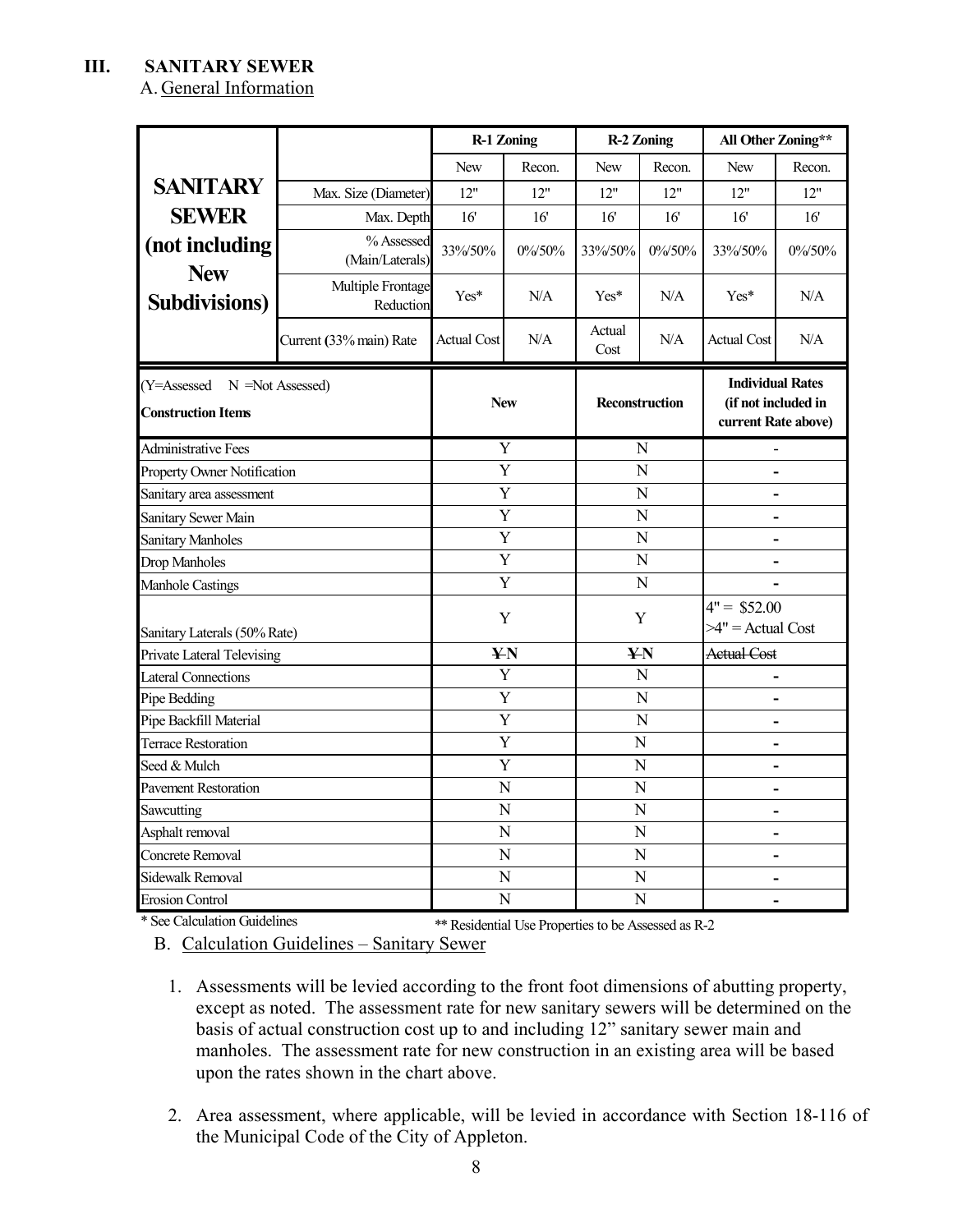- 3. Any lot or parcel within the corporate limits which has not paid a sanitary sewer assessment when the main was installed will, at the time the lateral permit is taken out, be required to pay a connection fee with the lateral permit fee. Payment of a connection fee must be made in full prior to connecting. The connection fee, equivalent to the front foot assessment and area assessment, will be based on the assessment rates the year the main was installed.
- 4. When utilities are installed in a street where one side is within the corporate limits but remains undeveloped, assessments will be levied for the utilities that benefit the parcel. The area assessment for sanitary sewer is calculated using a nominal lot depth of 120 feet. The balance of the area assessment will be assessed when the property is developed and charged a connection fee in lieu of assessments.
- 5. On sanitary relay, where existing laterals meet the sanitary lateral policy and are not relaid, the cost of reconnecting (including short sections of connecting pipe, usually within the trench area) is absorbed by the City and not assessed to the property owner.
- 6. Calculation Guidelines (see chart for applicability):
	- a. On multiple frontage lots zoned R-1 or R-2, the shortest side will be assessed at 100% of the assessment rate. On the other sides, the first 120 feet for each side will be assessed at 0% of the assessment. The balance of the frontage will be assessed at 100% of the assessment rate.
	- b. On multiple frontage lots where all sides have equal frontage, the side to be considered the short side is the "Addressed" side.
	- c. Where sewer exists across an entire parcel frontage, but sewer construction only occurs along part of a parcel's total frontage, assessments will be calculated based on the partial frontage. The balance will be assessed as work is completed along the remaining frontage. Where sewer exists along only a portion of the parcel frontage, the entire frontage will be assessed.
	- d. Assessment for construction of sanitary sewer will be levied against all abutting property frontage regardless if laterals are present, provided that the property is not legally precluded from connecting to the sewer. Amount of assessment will be calculated according to existing policy.
	- e. Cost of sewer and manhole construction deeper than 16 feet shall be borne by the city except where extra depth is required for development of adjacent property.
	- f. No corner lot exception will be provided for combined properties that did not meet the corner lot criteria prior to their combination.
	- g. For cul-de-sac lots, the assessable footage for each lot shall be the sum of frontages for all lots fully or partially abutting a cul-de-sac divided by the number of lots.
	- h. Assessable footage for sewers constructed within easements shall be equal to the centerline length of easement falling within the property. Assessments will be levied to only those properties with lateral connections to the easement sewer. The easement length will be considered as "frontage" for purposes of calculating multiplefrontage reductions (see 6a. above).
	- i. Sanitary main reconstruction will be borne by the Wastewater Utility.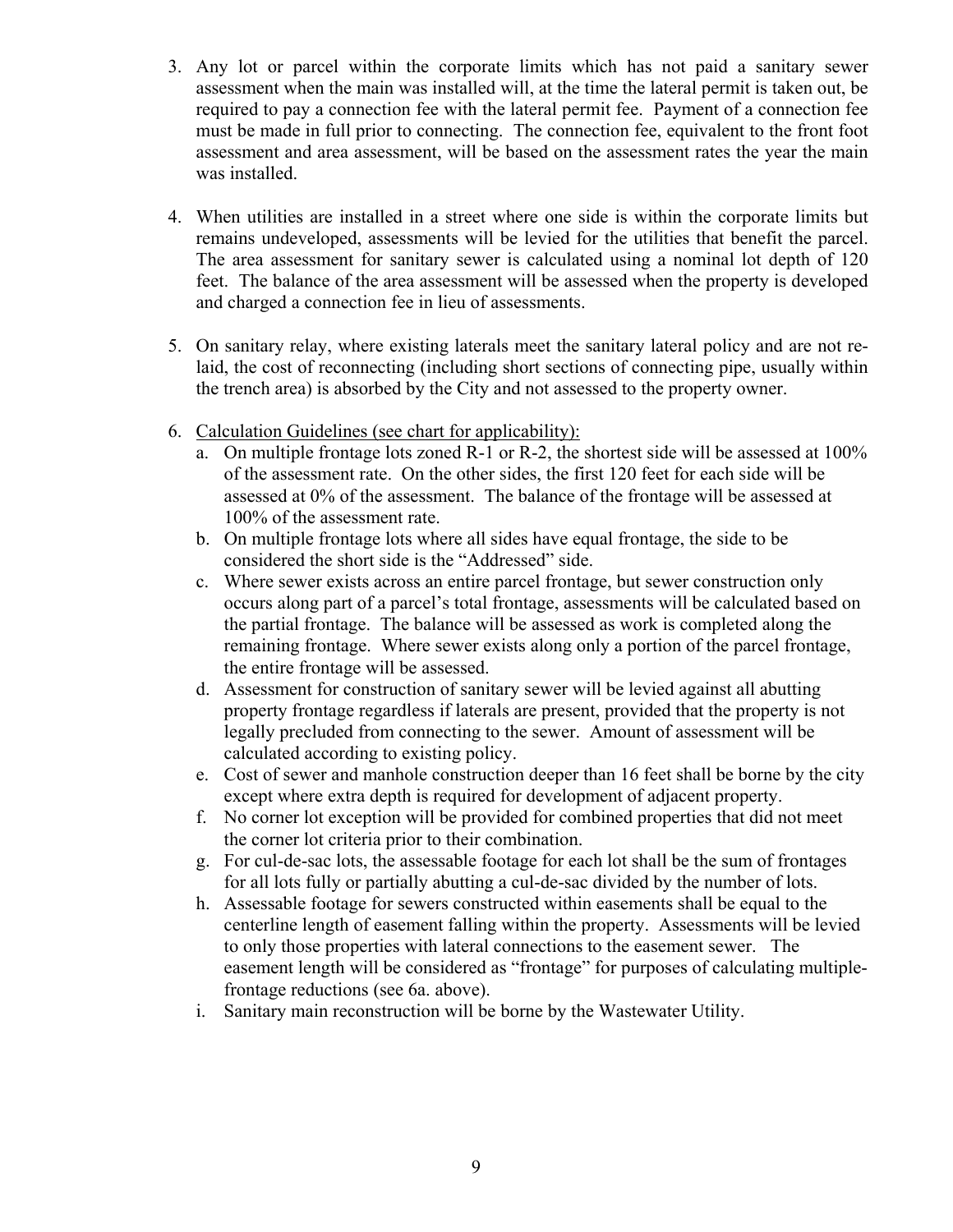### **IV. SANITARY SEWER LATERALS**

### A. General Definition

- 1. For new development funded by the City, the total cost of lateral installation will be assessed to the property.
- 2. The assessment rate for reconstruction of laterals and construction of new laterals in existing streets will be based upon the rates shown in the chart from Section III above.

### B. Calculation Guidelines

- 1. Assessments for laterals will be based on the unit cost per foot as indicated in the chart in section III.A applied to the length of the lateral between the sanitary sewer and the property line. The length of lateral assessed shall not exceed  $\frac{1}{2}$  the street right-of-way width.
- 2. Assessments for laterals within cul-de-sacs will be based on the actual length of lateral installed, but shall not exceed the right-of-way radius for the cul-de-sac bulb.
- 3. Assessments for laterals connected to sewers within easements will be based on actual length of lateral installed, but not to exceed  $\frac{1}{2}$  the right-of-way width of the street for which the property is addressed.
- 4. Total Lateral Replacement Program Calculation Guidelines (Pilot Project for 2019 Carpenter Street):
	- **a.** For properties electing to participate: No assessments will be levied for the portion of private lateral replaced within the public right-of-way. Property owners will be assessed 50% of the actual cost for lateral replacement on private property. **Property owners will also be assessed 100% of the actual cost of private lateral televising in conjunction with this program.**
	- b. For properties declining to participate: City will only replace the portion of lateral within the public right-of-way. Property owners will be assessed 100% of the actual cost.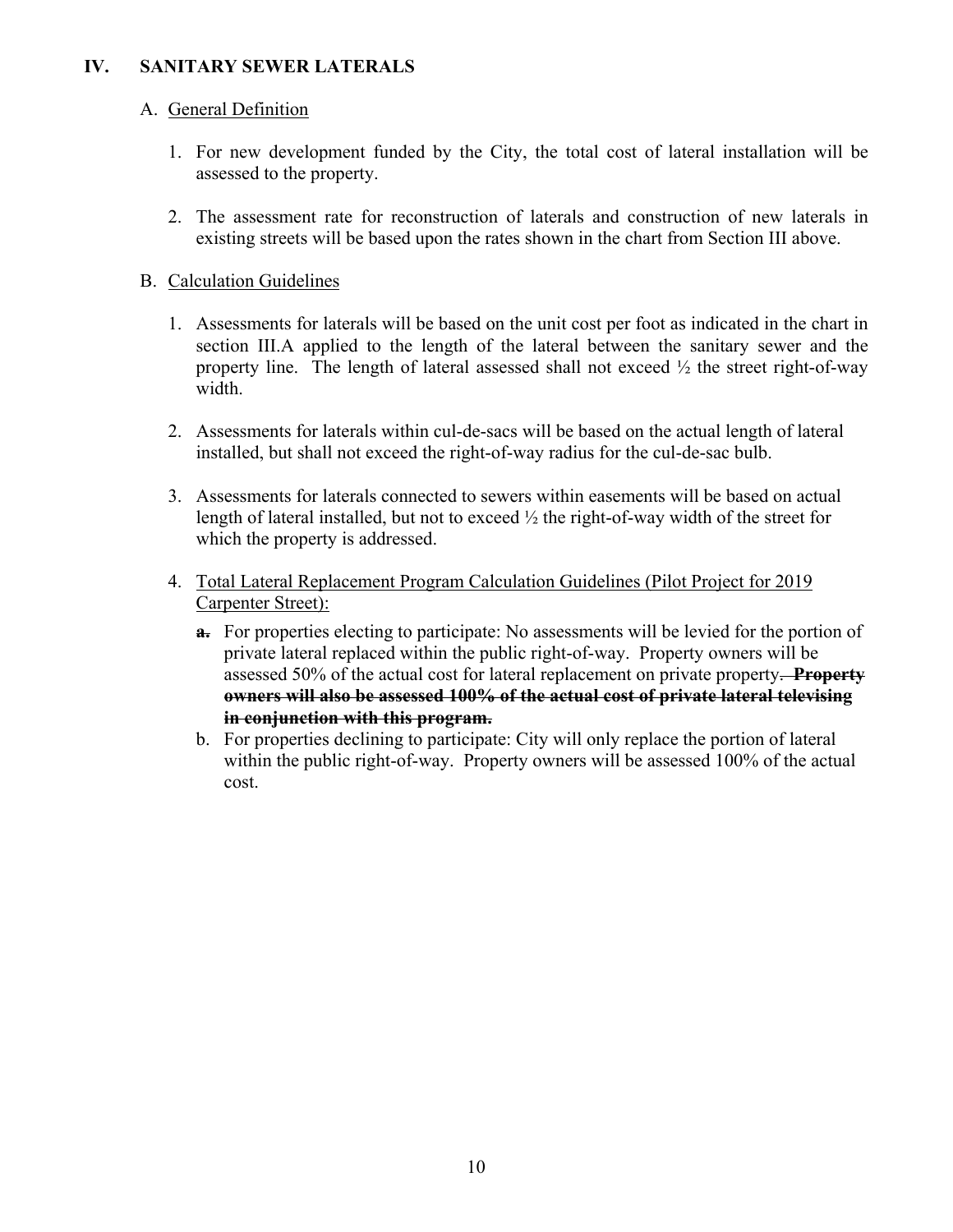## **V. STORMWATER FACILITIES**

A. General Information

|                                                                 |                                                       |                                                    | <b>R-1 Zoning</b>                              |                                             | <b>R-2 Zoning</b>            | All Other Zoning**                                                    |                              |
|-----------------------------------------------------------------|-------------------------------------------------------|----------------------------------------------------|------------------------------------------------|---------------------------------------------|------------------------------|-----------------------------------------------------------------------|------------------------------|
| <b>STORM</b>                                                    |                                                       | <b>New</b>                                         | Recon.                                         | New                                         | Recon.                       | New                                                                   | Recon.                       |
|                                                                 | Max. Size (Diameter)                                  |                                                    |                                                |                                             |                              | 15"                                                                   | 15"                          |
| <b>SEWER</b>                                                    | Max. Depth                                            | $\overline{\phantom{0}}$                           | $\overline{\phantom{a}}$                       | $\overline{\phantom{0}}$                    | $\overline{\phantom{a}}$     | 10'                                                                   | 10'                          |
| (not including<br><b>New</b>                                    | % Assessed (Main/Laterals) 0% / 0%                    |                                                    | $0\% / 0\%$ <sup>+</sup>                       | $0\% / 0\%$ <sup>+</sup>                    | $0\% / 0\%$ <sup>+</sup>     | 33%/50%                                                               | 33%/50%                      |
|                                                                 | Corner Lot Reduction                                  | Yes*                                               | Yes*                                           | Yes*                                        | Yes*                         | None                                                                  | None                         |
| <b>Subdivisions</b> )                                           | <b>Current Rate</b>                                   | Actual<br>Cost                                     | \$36.00                                        | Actual<br>Cost                              | \$36.00                      | <b>Actual Cost</b>                                                    | \$36.00                      |
| (Y=Assessed<br>$N = Not$ Assessed)<br><b>Construction Items</b> |                                                       |                                                    | <b>New</b>                                     | Reconstruction                              |                              | <b>Individual Rates</b><br>(if not included in<br>current Rate above) |                              |
| <b>Administrative Fees</b>                                      |                                                       |                                                    | Y                                              |                                             | Y                            |                                                                       |                              |
| Property Owner Notification                                     |                                                       |                                                    | $\overline{\text{Y}}$                          |                                             | $\overline{\mathrm{Y}}$      |                                                                       |                              |
|                                                                 | Regional Stormwater Facilites (built prior to 1/1/02) |                                                    | Y                                              |                                             | Y                            | See rates Pg. 21                                                      |                              |
| and $3/1/06$ )                                                  | Regional Stormwater Facilities (built between 1/1/02  | Y<br>Y                                             |                                                |                                             | See rates Pg. 21             |                                                                       |                              |
|                                                                 | Regional Stormwater Facilities (built after 3/1/06)   | ${\bf N}$                                          |                                                | N                                           |                              |                                                                       |                              |
| <b>Local Water Quality Practices</b>                            |                                                       | $\mathbf N$                                        |                                                |                                             | N                            |                                                                       |                              |
| <b>Storm Sewer Main</b>                                         |                                                       | Y                                                  |                                                | Y                                           |                              |                                                                       |                              |
| <b>Storm Manholes</b>                                           |                                                       | $\overline{\text{Y}}$                              |                                                | $\overline{\mathrm{Y}}$                     |                              |                                                                       |                              |
| Inlets                                                          |                                                       | $\overline{\text{Y}}$                              |                                                | $\overline{\mathrm{Y}}$                     |                              |                                                                       |                              |
| <b>Inlet Leads</b>                                              |                                                       | $\overline{\mathrm{Y}}$                            |                                                | $\overline{\mathrm{Y}}$                     |                              | -                                                                     |                              |
| <b>Drop Manholes</b>                                            |                                                       | $\overline{\rm Y}$                                 |                                                | $\overline{\mathrm{Y}}$                     |                              |                                                                       |                              |
| <b>Manhole Castings</b>                                         |                                                       | $\overline{\mathrm{Y}}$<br>$\overline{\mathrm{Y}}$ |                                                |                                             |                              |                                                                       |                              |
| <b>Storm Laterals</b>                                           |                                                       |                                                    | Y                                              |                                             | Y                            | $6" = $31.00$                                                         |                              |
|                                                                 |                                                       |                                                    |                                                |                                             |                              |                                                                       | $8" = $37.00$                |
|                                                                 |                                                       |                                                    |                                                |                                             |                              |                                                                       | $10" = $40.00$               |
|                                                                 |                                                       |                                                    |                                                |                                             |                              |                                                                       | $12" = $43.00$               |
|                                                                 |                                                       |                                                    |                                                |                                             |                              |                                                                       | Greater than 12" actual cost |
| <b>Lateral Connections</b>                                      |                                                       |                                                    | N                                              |                                             | N                            |                                                                       |                              |
| Pipe Bedding                                                    |                                                       |                                                    | Y                                              |                                             | $\overline{\mathrm{Y}}$      |                                                                       | $\overline{\phantom{a}}$     |
| Pipe Backfill Material                                          |                                                       |                                                    | Y                                              |                                             | Y                            |                                                                       | $\overline{\phantom{a}}$     |
| <b>Terrace Restoration</b>                                      |                                                       |                                                    | Ÿ                                              |                                             | Y                            |                                                                       | $\overline{\phantom{a}}$     |
| Seed & Mulch                                                    |                                                       |                                                    | $\overline{\mathrm{Y}}$                        |                                             | $\overline{\mathrm{Y}}$      | $\overline{\phantom{a}}$                                              |                              |
| Pavement Restoration                                            |                                                       | $\overline{\text{N}}$                              |                                                | $\overline{\text{N}}$                       |                              | $\overline{\phantom{a}}$                                              |                              |
| Sawcutting                                                      |                                                       |                                                    | $\overline{\text{N}}$                          | $\overline{\text{N}}$<br>$\overline{\rm N}$ |                              | $\overline{\phantom{a}}$                                              |                              |
| Asphalt removal                                                 |                                                       |                                                    | $\overline{\text{N}}$<br>$\overline{\text{N}}$ |                                             |                              | $\overline{\phantom{a}}$                                              |                              |
| Concrete Removal<br>Sidewalk Removal                            |                                                       |                                                    | $\overline{\mathrm{N}}$                        |                                             | N<br>$\overline{\mathrm{N}}$ |                                                                       | $\overline{\phantom{a}}$     |
| <b>Erosion Control</b>                                          |                                                       |                                                    | $\overline{\rm N}$                             |                                             | $\overline{N}$               |                                                                       | $\overline{\phantom{a}}$     |

\* See Calculation Guidelines

\*\* Residential Use Properties to be Assessed as R-2

+ See Section V.B.3.b. for exceptions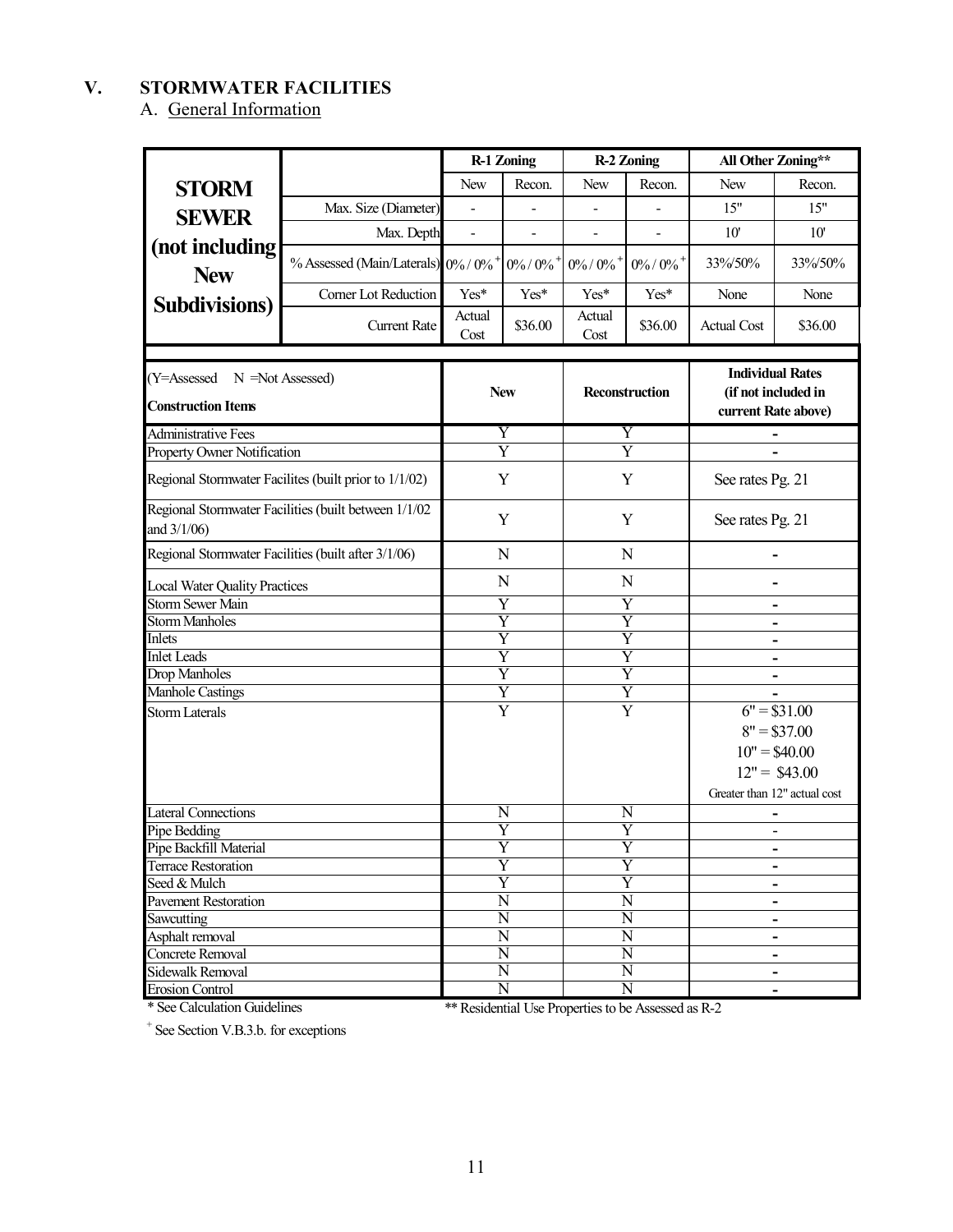#### B. Calculation Guidelines – Stormwater Facilities

- 1. Stormwater facilities shall be installed as needed to serve properties contributing to the need for, and benefiting from, such facilities. Storm main shall be installed to serve all properties on arterial streets prior to total reconstruction of the pavement.
- 2. Assessable stormwater facilities under this section include storm sewer, mains and piping, manholes, inlets and inlet leads. Assessments shall also include overhead, property acquisition and financing costs attributable to the facilities.
- 3. Assessments for storm sewer will be levied according to the front foot dimensions of abutting property.
	- a. R-1, R-2, zoning The cost of (re) constructing or relining in existing streets will be borne by the Stormwater Utility.
	- b. The cost of constructing or reconstructing storm sewers, mini-sewers or other drainage facilities in existing developed areas zoned R-1 and R-2 annexed after January 1, 1999 will be fully assessable to the abutting property owners.
	- c. All Other Zoning

The assessment rate for storm sewer (re) construction or relining in existing streets will be 33% of the actual construction cost, up to and including 15" storm main (not deeper than 10'), manholes, inlets and inlet leads. Credit will be given for the remaining useful life of a reconstructed or relined sewer based on current cost of construction. For this purpose, the useful life of storm sewer will be 75 years.

- 4. Assessments for new developments will be based on the actual construction costs of facilities required by the subdivision and charged on a per lot basis. To calculate an equivalent lot cost for parkland, school properties or other atypical lots, use the average size of a new development lot that abuts the parkland, school property or atypical lot. Example, if a lot is 10,000 square feet and parkland, school property or atypical lot is 100,000 square feet; the charge for that land would be equivalent to 10 lots.
- 5. Any lot or parcel zoned other than R-1 or R-2, within the corporate limits which has not paid a storm sewer assessment when the main was installed will, at the time the lateral permit is taken out, be required to pay a connection fee with the lateral permit fee. This will be effective the same date as the initial Special Assessment policy for storm sewers. The connection fee, equivalent to the front foot and area assessment, will be based on the assessment rates the year the main was installed.
- 6. Public owned property, including lands under the jurisdiction of the Board of Education, Parks and Recreation Committee and other branches of city, state or county governments, churches and private schools and other exempt properties will be assessed 100% of the assessment rate regardless of the zoning.
- 7. Calculation Guidelines (See chart for applicability):
	- a. On multiple frontage lots zoned R-1 or R-2, the shortest side will be assessed at 100% of the assessment rate. On the other sides, the first 120 feet of each side will be assessed at 0% of the assessment rate. The balance of the frontage will be assessed at 100% of the assessment rate.
	- b. On multiple frontage lots where all sides have equal frontage, the side to be considered the short side is the "Addressed" side.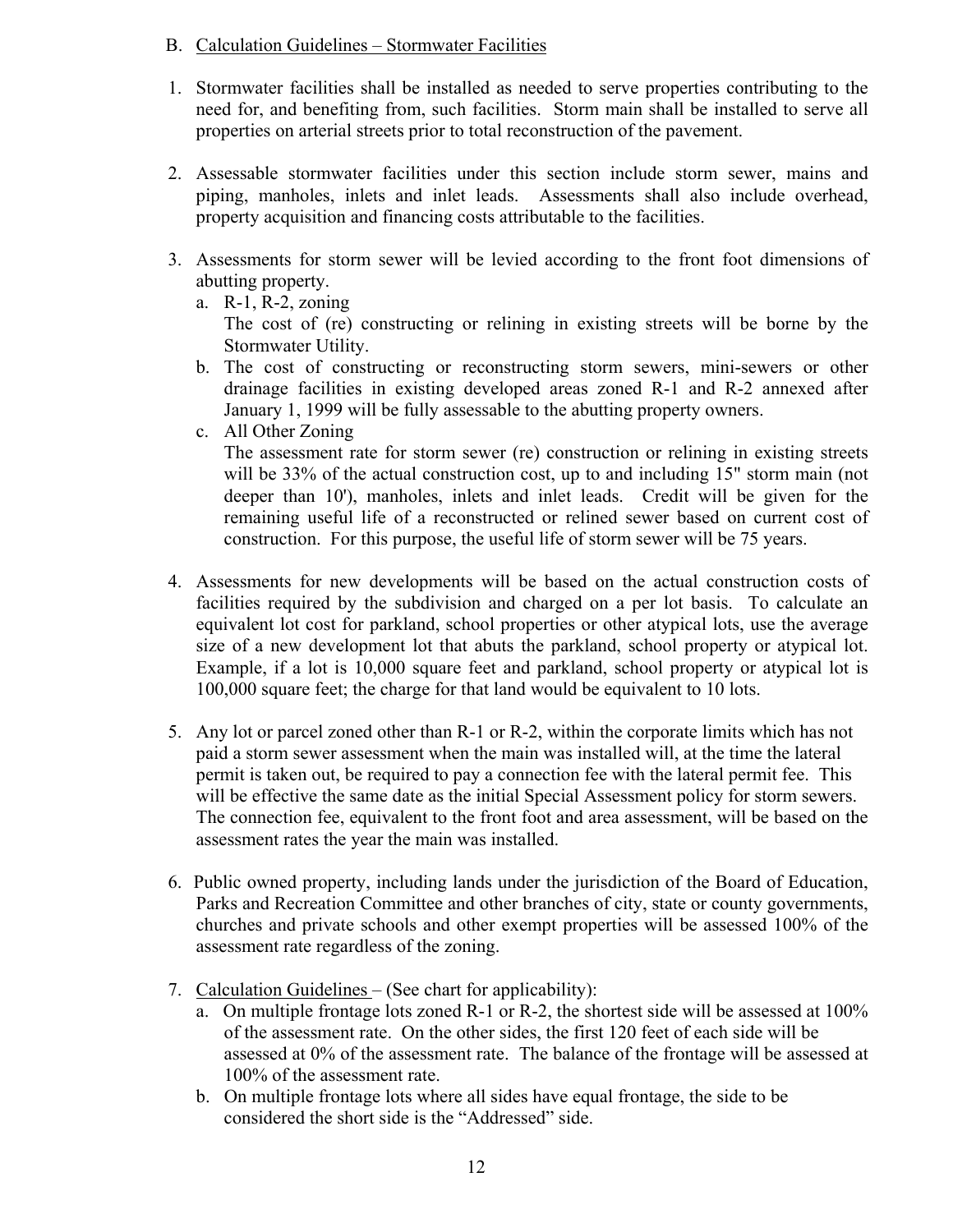- c. At the completion of the improvements**,** where sewer exists across an entire parcel frontage, but sewer construction only occurs along part of a parcel's total frontage, assessments will be calculated based on the partial frontage. The balance will be assessed as work is completed along the remaining frontage. Where sewer exists along only a portion of the parcel frontage, the entire frontage will be assessed.
- d. Assessment for reconstruction or relining of storm sewer will be levied only when the work affects the main to which the property is connected. Amount of assessment will be calculated according to the existing policy.
- e. No corner lot exception will be provided for combined properties that did not meet the corner lot criteria prior to the combination.
- f. New Development 100% of actual construction costs of facilities required by the development plus area assessment.
- g. For cul-de-sac lots, the assessable footage for each lot shall be the sum of frontages for all lots fully or partially abutting a cul-de-sac divided by the number of lots.
- h. Assessable footage for sewers (re)constructed within Easements shall be equal to the centerline length of easement falling within the property. Assessments will be levied to only those properties with lateral connections to the easement sewer. The easement length will be considered as "frontage" for purposes of calculating multiplefrontage reductions (see 7a. above).
- **i. Rural to urban conversion shall be assessed as new.**

## **VI. STORM SEWER LATERALS**

## A. General Information

- 1. For new development funded by the City, the total cost of lateral installation will be assessed to the property.
- 2. The assessment rate for reconstruction of laterals and construction of new laterals in existing developed streets will be 50% of the actual construction cost.
- 3. Street Reconstruction:
	- a. Arterial Streets Prior to total reconstruction of a street, storm laterals shall be installed to all properties that are not yet served.
	- b. Non-arterial Streets Prior to total reconstruction of a street, storm laterals shall be installed to all properties not zoned R-1 or R-2. In addition, laterals shall be installed to residential properties based on needs identified under the mini-sewer and rehabilitation programs.

## B. Calculation Guidelines

- 1. Assessments for laterals will be based on the unit cost per foot as indicated in the chart in section V.A applied to the length of the lateral between the storm sewer and the property line. The length of lateral assessed shall not exceed ½ the street right-of-way width.
- 2. Assessments for laterals within cul-de-sacs will be based on the actual length of lateral installed, but shall not exceed the right-of-way radius for the cul-de-sac bulb.
- 3. The cost of installing new laterals to properties zoned R-1 or R-2 will be borne by the Stormwater Utility unless the property was annexed after January 1, 1999.
- 4. Assessments for laterals connected to sewers within easements will be based on actual length of lateral installed, but not to exceed ½ the right-of-way width of the street for which the property is addressed.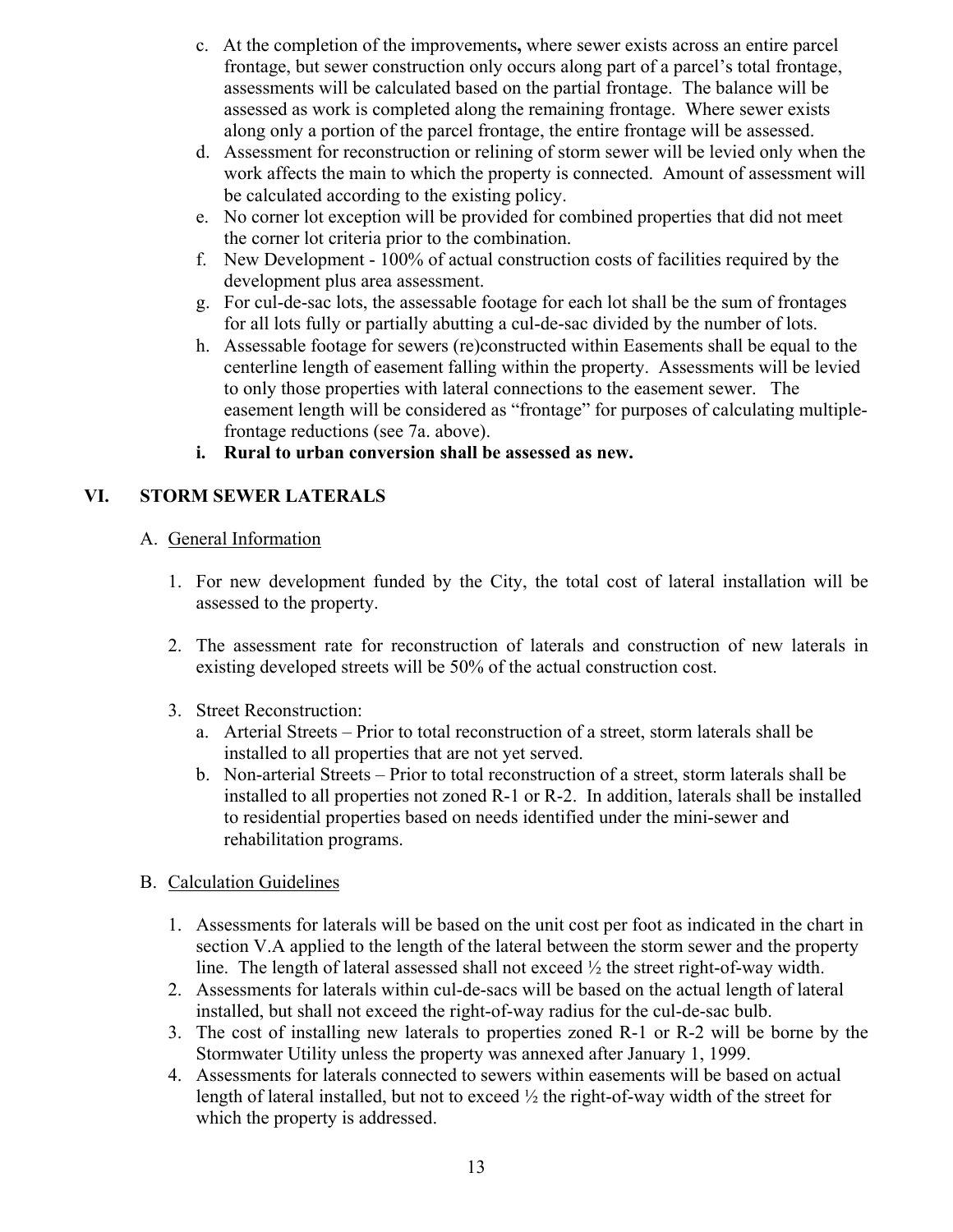#### **VII. WATERMAINS AND SERVICES**

A. General Information

|                                                                           |                                |                | R-1, R-2, R-3 Zoning     | C-1, C-2 Zoning  |                          | All Other Zoning**                                                    |                          |
|---------------------------------------------------------------------------|--------------------------------|----------------|--------------------------|------------------|--------------------------|-----------------------------------------------------------------------|--------------------------|
|                                                                           |                                | New            | Recon.                   | New              | Recon.                   | New                                                                   | Recon.                   |
| <b>WATER</b>                                                              | Max. Size (Diameter)           | 8"             | 8"                       | 12"              | 12"                      | 16"                                                                   | 16"                      |
| <b>MAIN</b>                                                               | Max. Depth                     | $\frac{1}{2}$  | $\overline{\phantom{a}}$ | $\frac{1}{2}$    | $\overline{\phantom{a}}$ | $\overline{a}$                                                        | $\Box$                   |
| (not including                                                            | Assessed at (%)                | 100%           | $0\%*$                   | 100%             | $0\%*$                   | 100%                                                                  | $0\%*$                   |
| <b>New</b><br><b>Subdivisions</b> )                                       | Multiple Frontage<br>Reduction | Yes*           | Yes*                     | Yes*             | $Yes*$                   | None                                                                  | None                     |
|                                                                           | <b>Current Rate</b>            | Actual<br>Cost | Actual<br>Cost           | Actual<br>Cost   | Actual<br>Cost           | <b>Actual Cost</b>                                                    | <b>Actual Cost</b>       |
|                                                                           |                                |                |                          |                  |                          |                                                                       |                          |
| $(Y=Assessed \t N = Not Assessed)$<br><b>Construction Items</b>           |                                |                | <b>New</b>               | Reconstruction   |                          | <b>Individual Rates (if not</b><br>included in current Rate<br>above) |                          |
| Administrative Fees                                                       |                                |                | Y                        |                  | $_{\rm N^*}$             |                                                                       | $\overline{\phantom{a}}$ |
| <b>Property Owner Notification</b>                                        |                                |                | Y                        |                  | $N^*$                    |                                                                       |                          |
| Local Water Main                                                          |                                |                | Y                        | $N^*$            |                          |                                                                       |                          |
| Transmission Main                                                         |                                | $N^*$          |                          | $N^*$            |                          |                                                                       |                          |
| Valves                                                                    |                                |                | $\overline{Y}$           | $\overline{N^*}$ |                          | $\overline{\phantom{a}}$                                              |                          |
| Hydrants                                                                  |                                |                | $N^*$<br>Y               |                  |                          | $\overline{a}$                                                        |                          |
| <b>Hydrant Leads</b>                                                      |                                |                | Y                        | $N^*$            |                          |                                                                       |                          |
| 1"-11/4" Water Service (Including connection)                             |                                | Y              |                          | $N^*$            |                          |                                                                       | <b>Actual Cost</b>       |
| In New Street(s)                                                          |                                |                |                          |                  |                          |                                                                       |                          |
| 1"-11/4" Water Service (Including connection)<br>In Existing Street(s)    |                                | Y              |                          | $N^*$            |                          | <b>Actual Cost</b>                                                    |                          |
| 1 1/2" - 2" Water Service (Including connection)                          |                                |                |                          |                  |                          |                                                                       |                          |
| In New Street(s)                                                          |                                | $N^*$<br>Y     |                          |                  | <b>Actual Cost</b>       |                                                                       |                          |
| 1 1/2" - 2" Water Service (Including connection)<br>In Existing Street(s) |                                | Y              |                          | $N^*$            |                          | <b>Actual Cost</b>                                                    |                          |
| Pipe Bedding                                                              |                                | Y              |                          | $N^*$            |                          | $\overline{\phantom{a}}$                                              |                          |
| Pipe Backfill Material                                                    |                                |                | Y                        |                  | $N^*$                    |                                                                       | $\overline{a}$           |
| Terrace Restoration                                                       |                                |                | Y                        |                  | $N^*$                    |                                                                       | $\blacksquare$           |
| Seed & Mulch                                                              |                                |                | Y                        |                  | $N^*$                    |                                                                       | $\blacksquare$           |
| <b>Pavement Restoration</b>                                               |                                | N              |                          |                  | N                        |                                                                       | $\overline{\phantom{a}}$ |
| Sawcutting                                                                |                                | N              |                          |                  | N                        |                                                                       | $\overline{\phantom{a}}$ |
| Asphalt removal                                                           |                                | N              |                          | N                |                          | $\overline{a}$                                                        |                          |
| Concrete Removal                                                          |                                |                | $\mathbf N$              | $\overline{N}$   |                          | $\overline{a}$                                                        |                          |
| Sidewalk Removal                                                          |                                |                | N                        |                  | N                        |                                                                       |                          |
| <b>Erosion Control</b>                                                    |                                |                | Y                        |                  | N                        |                                                                       | $\blacksquare$           |

\* See Calculation Guidelines \*\* Residential Use Properties to be Assessed as R-2

B. Calculation Guidelines – Water Mains and Services

- 1. Assessments will be levied according to the front foot dimensions of abutting property, except as noted. The assessment rate will be determined on the basis of actual construction cost required by the city for development:
	- a. R-1, R-2 and R-3 zoning. All costs to construct water main up to and including 8" main, hydrants and valves.
	- b. C-1 and C-2 zoning. All costs to construct water main up to and including 12" main, hydrants and valves.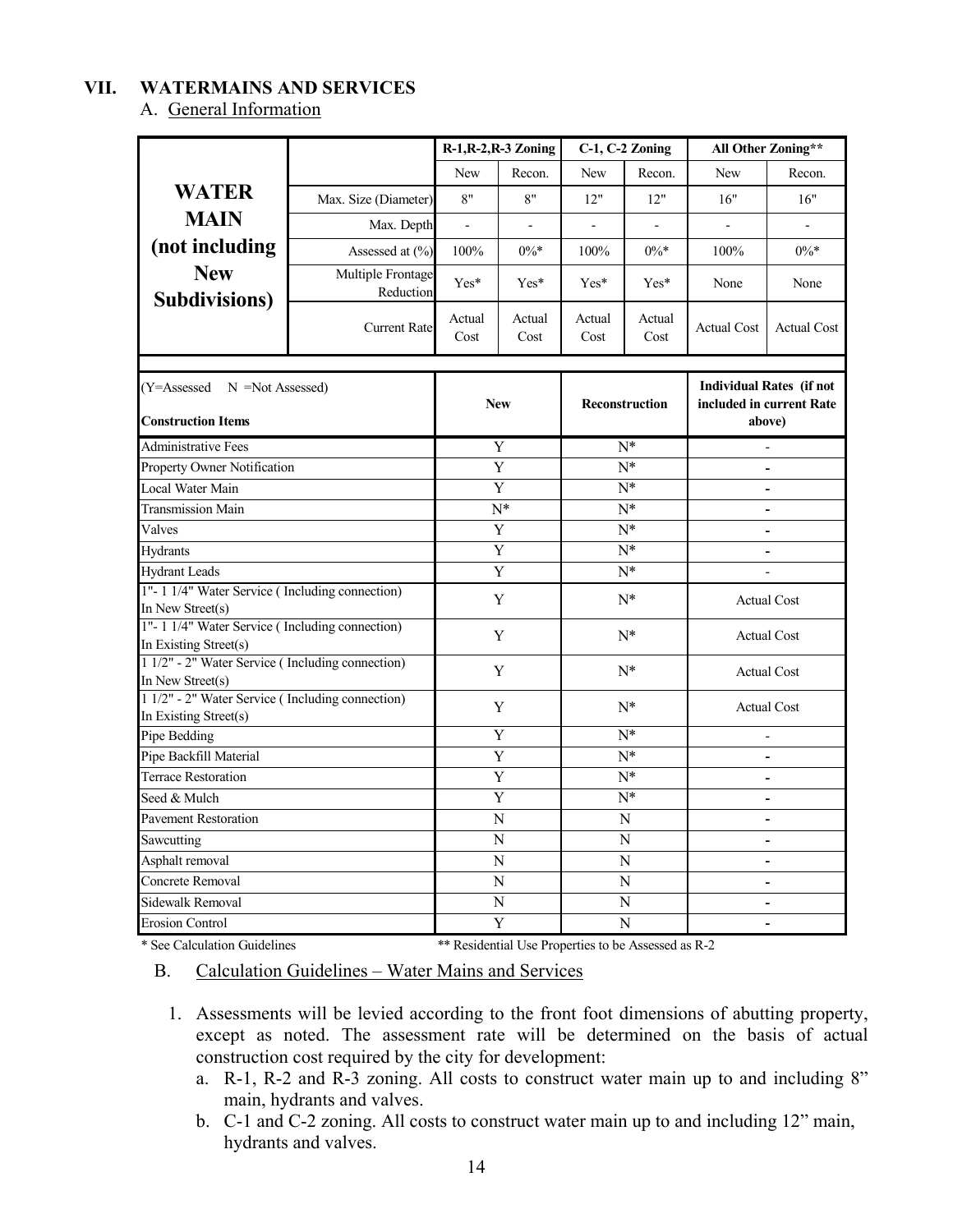- c. Other zoning. All costs to construct water main up to and including 16" main**,**  hydrants and valves.
- d. Water main installed for transmission use shall not be assessed, except if no other main is available for service. The property shall be assessed at the rate of the year the main was installed based on zoning at the time of connection.
- e. All costs to furnish and install hydrants, including leads and valves shall be assessed.
- f. In-kind water main reconstruction, including hydrants and leads, is not assessed.
- g. All additional costs to upgrade a water main, including additional valving due to a service and/or fire line, when requested, shall be borne by the property owner.
- h. New, and/or additional water main(s) installed for circulation and/or looping in a developed area shall not be assessed, except in case of B1.d.
- 2. Permission to connect to the City water main prior to annexation must be obtained from the Common Council through the Utilities Committee.
- 3. Any lot or parcel within the corporate limits which has not paid a water main assessment when the main was installed will, at the time the water lateral permit is taken out, be required to pay the connection fee with the lateral permit fee. Payment of a connection fee must be made in full prior to connecting. The connection fee, equivalent to the front foot water main assessment, will be based on the assessment rate the year the main was installed. Payment for connection fees may be made in accordance with Section XI.
- 4. New Service Installation. The property owner or developer per Schedule Cz-1 (attached) shall pay all installation costs from the main through and including the curb shut-off.
- 5. Replacement of Service. All additional cost to upgrade a service (example, 1" copper to 4" service line) shall be borne by the property owner or developer per Schedule X-2 (Attached).
- 6. Public owned property, including lands under the jurisdiction of the Board of Education, Parks and Recreation Committee and other branches of city & county governments, churches and private schools and other exempt properties will be assessed 100% of the C-1, C-2 assessment rate regardless of the zoning.
- 7. Calculation Guidelines (see chart for applicability):
	- a. On multiple frontage lots zoned R-1, R-2 or R-3, the shortest side will be assessed at 100% of the assessment rate. On the other sides, the first 120 feet of each side will be assessed at 0% of the assessment rate. The balance of the frontage will be assessed at 100% of the assessment rate.
	- b. No corner lot exception will be provided for combined properties that did not meet the corner lot criteria prior to their combination.
	- c. Where water main exists across an entire parcel frontage, but construction only occurs along part of a parcel's total frontage, assessments will be calculated based on the partial frontage. The balance will be assessed as work is completed along the remaining frontage. Where water main exists along only a portion of the parcel frontage, the entire frontage will be assessed.
	- d. On multiple frontage lots where all sides have equal frontage, the side to be considered the short side is the "Addressed" side.
	- e. For cul-de-sac lots, the assessable footage for each lot shall be the sum of frontages for all lots fully or partially abutting a cul-de-sac divided by the number of lots.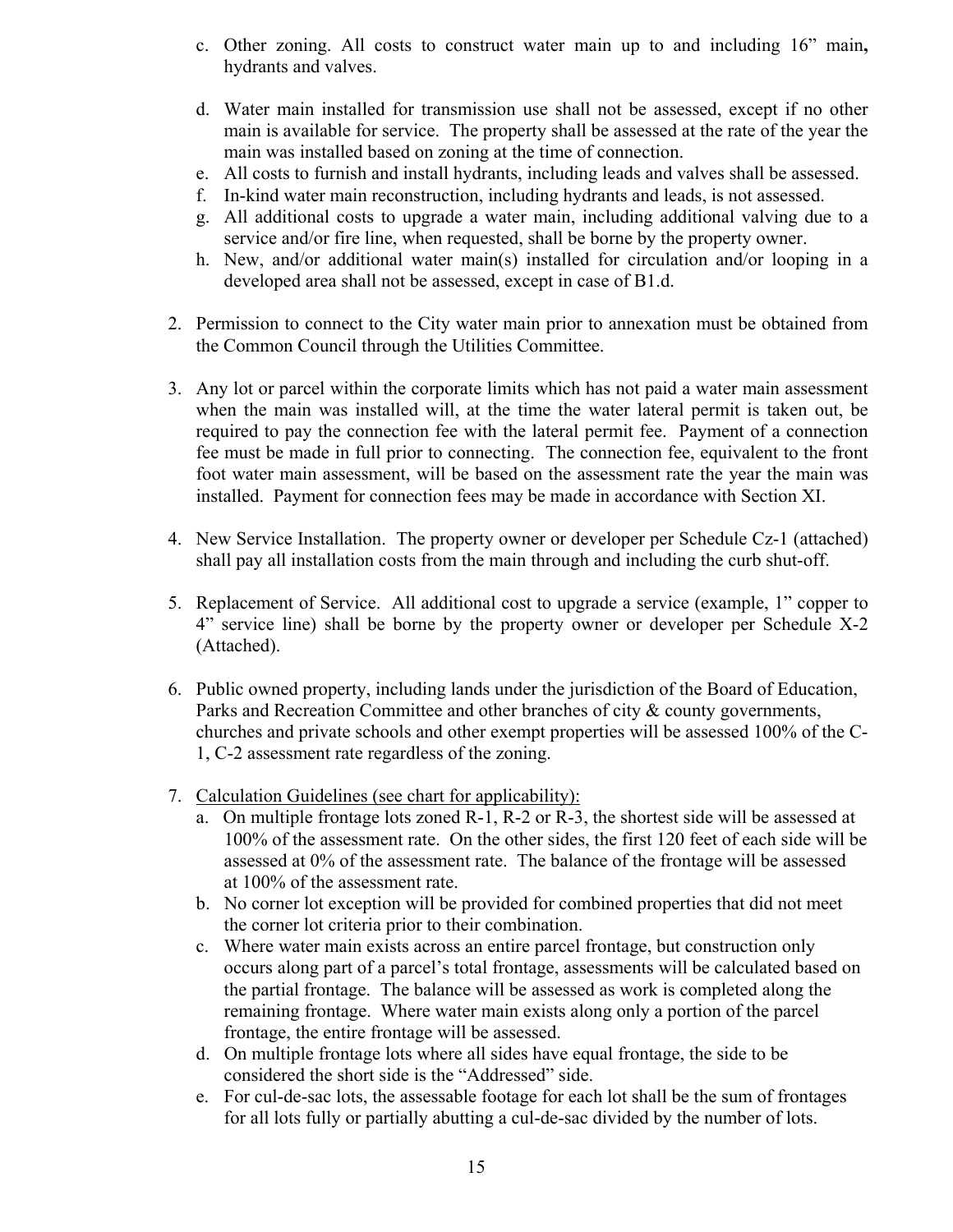- f. Assessable footage for water mains (re)constructed within Easements shall be equal to the centerline length of easement falling within the property. Assessments will be levied to only those properties with service connections to the easement main. The easement length will be considered as "frontage" for purposes of calculating multiplefrontage reductions (see 7a. above).
- g. Assessments for water services will be based on the unit cost per foot as indicated in the chart in section VII.A applied to the length of the service between the main and the property line. The length of water service assessed shall not exceed  $\frac{1}{2}$  the street right-of-way width.
- h. Assessments for water services within cul-de-sacs will be based on the actual length of service installed, but shall not exceed the right-of-way radius for the cul-de-sac bulb.
- i. Assessments for laterals connected to watermain within easements will be based on actual length of lateral installed, but not to exceed  $\frac{1}{2}$  the right-of-way width of the street for which the property is addressed.

### **VIII. STREET LIGHTING**

### A. Calculation Guidelines

- 1. Assessments for non-decorative streetlights will be levied according to the front foot dimensions of abutting property except as noted.
- 2. Assessments will be levied at the time of and in conjunction with the initial street light installation.
- 3. The assessment rate will be based on the actual cost of installation.
- 4. The assessment rate for replacement of existing streetlights will be based upon the additional cost of enhanced features beyond standard street light requirements.
- B. Assessment Exceptions:
	- a. On multiple frontage lots zoned R-1, R-2 or R-3, the shortest side will be assessed at 100% of the assessment rate. On the other sides, the first 120 feet of each side will be assessed at 0% of the assessment rate. The balance of the frontage will be assessed at 100% of the assessment rate.
	- b. On inside corner or multiple frontage lots, the side or sides precluded from access is not included in the assessment frontage.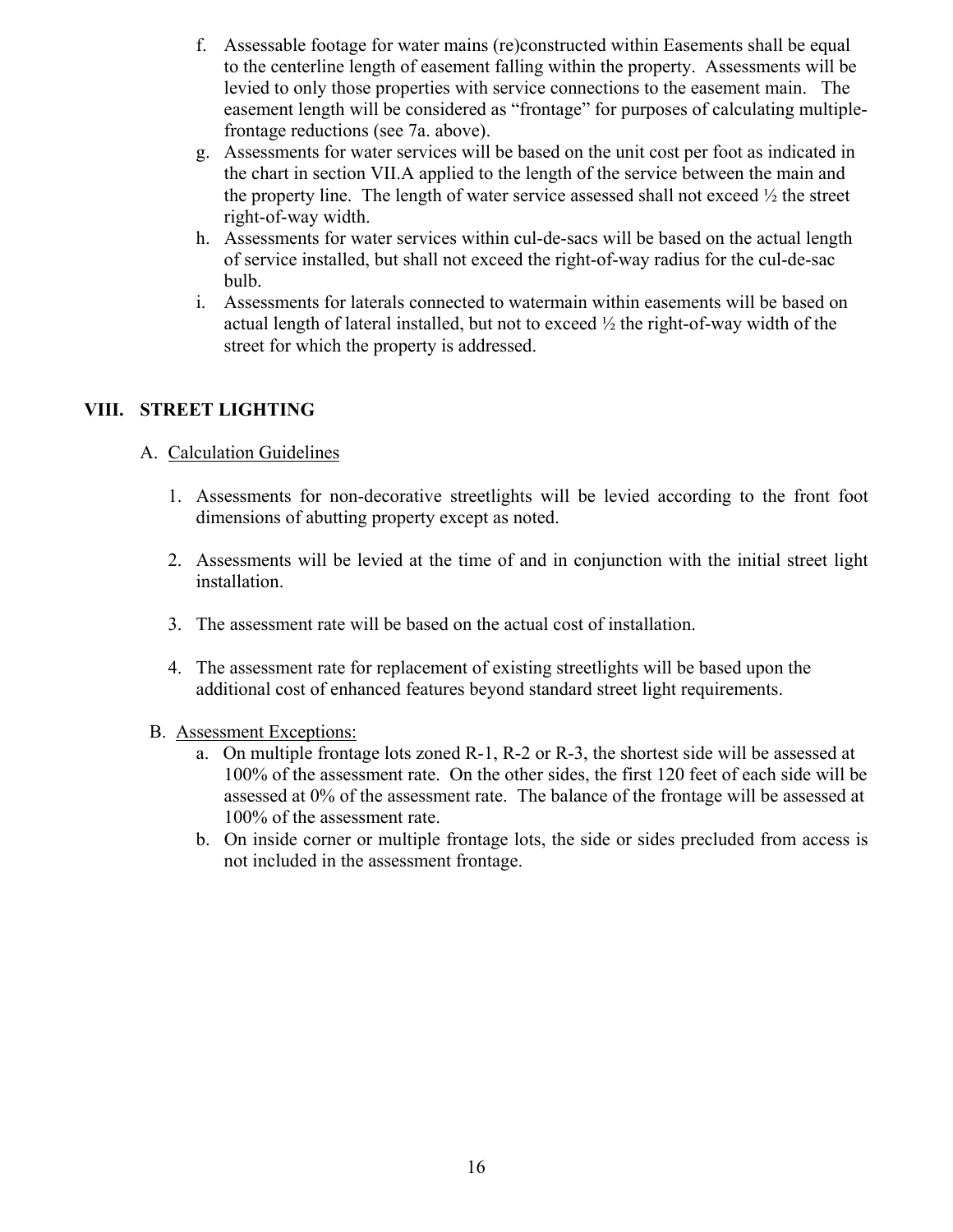### **IX. NEW SUBDIVISIONS**

## A. General Information

|                                                        |                                    |                               | Subdivisions Platted prior to<br>1/1/04 or after 12/31/14 | Subdivisions Platted between 1/1/04<br>and 12/31/14                           |
|--------------------------------------------------------|------------------------------------|-------------------------------|-----------------------------------------------------------|-------------------------------------------------------------------------------|
| <b>NEW</b>                                             | Funding Mechanisms                 |                               | (Assessable)                                              | Private Contracts / City Funds Private Contracts / Standby Lines of<br>Credit |
| <b>SUBDIVISION</b><br><b>DEVELOPMENT</b>               | Development Agreement<br>Required? |                               | N <sub>o</sub>                                            | Yes                                                                           |
|                                                        | Assessed at (%)                    |                               | 100%                                                      | 100%                                                                          |
|                                                        | <b>Assessment Rates</b>            |                               | Actual Costs Incurred.                                    | Actual Costs Incurred.                                                        |
| <b>Construction Items</b>                              |                                    |                               | (Y=City Funded/Assessable<br>D=Developer Financed)        | (Y=City Funded/Escrow Draws<br>D=Developer Financed)                          |
|                                                        |                                    | Platted<br>Prior to<br>1/1/04 | Platted<br>After 12/31/14                                 |                                                                               |
| City Administrative Fees                               |                                    | Y                             | $\mathbf Y$                                               | $\mathbf Y$                                                                   |
| Area Assessment - Sanitary                             |                                    | Y                             | Y                                                         | Y                                                                             |
| Park Fees                                              |                                    | Y                             | D                                                         | D                                                                             |
| Regional Stormwater Facilities                         |                                    | $\mathbf Y$                   | Y                                                         | Y                                                                             |
| <b>Sewer Televising</b>                                |                                    | $\mathbf Y$                   | Y                                                         | $\mathbf Y$                                                                   |
| Temporary Asphalt Pavement                             | Y                                  | Y                             | Y                                                         |                                                                               |
| Concrete Pavement <sup>+</sup>                         |                                    | Y                             | Y                                                         | D                                                                             |
| Sidewalks                                              | Y                                  | Y                             | D                                                         |                                                                               |
| <b>Boulevard Trees</b>                                 | Y                                  | Y                             | $\mathbf D$                                               |                                                                               |
| <b>Street Name Signs</b>                               |                                    | Y                             | Y                                                         | $\mathbf Y$                                                                   |
| Traffic Control Signs                                  |                                    | $\mathbf Y$                   | Y                                                         | $\mathbf Y$                                                                   |
| Sanitary Sewer                                         |                                    | D                             | $\mathbf D$                                               | D                                                                             |
| Sanitary Overbuild                                     |                                    | D                             | D                                                         | D                                                                             |
| <b>Storm Sewer</b>                                     |                                    | D                             | D                                                         | $\mathbf D$                                                                   |
| Storm Overbuild                                        |                                    | D                             | D                                                         | D                                                                             |
| Water Main                                             |                                    | $\mathbf D$                   | D                                                         | D                                                                             |
| Water Main Overbuild                                   |                                    | D                             | D                                                         | $\mathbf D$                                                                   |
| Sanitary Laterals                                      |                                    | D                             | D                                                         | D                                                                             |
| <b>Storm Laterals</b>                                  |                                    | $\mathbf D$                   | D                                                         | D                                                                             |
| Water Services                                         |                                    | D<br>D                        |                                                           | D                                                                             |
| Rear-yard Drains                                       |                                    | ${\rm D}$                     | ${\rm D}$                                                 | ${\bf D}$                                                                     |
| Grading & Graveling (Right-of-way)                     |                                    | $\mathbf D$<br>D              |                                                           | D                                                                             |
| Lot Grading                                            |                                    | D                             | D                                                         | ${\rm D}$                                                                     |
| Private Utilities (Gas, Electric, Telephone, Cable TV) | D                                  | D                             | D                                                         |                                                                               |
| Seed & Mulch (Right-of-way)                            | ${\bf D}$                          | $\mathbf D$                   | ${\rm D}$                                                 |                                                                               |
| Seed & Mulch (Lot areas)                               | ${\bf D}$                          | D                             | ${\rm D}$                                                 |                                                                               |
| <b>Street Lights</b>                                   |                                    | ${\rm D}$                     | D                                                         | D                                                                             |
| <b>Erosion Control</b>                                 | ${\rm D}$                          | $\mathbf D$                   | ${\rm D}$                                                 |                                                                               |

\* See Calculation Guidelines

+ See Section IX.B.2 for exceptions

### B. Calculation Guidelines – New subdivisions

1. The City does not provide funding for New Subdivisions platted between January 1, 2004 and December 31, 2014 except as indicated in the chart above. Escrow accounts or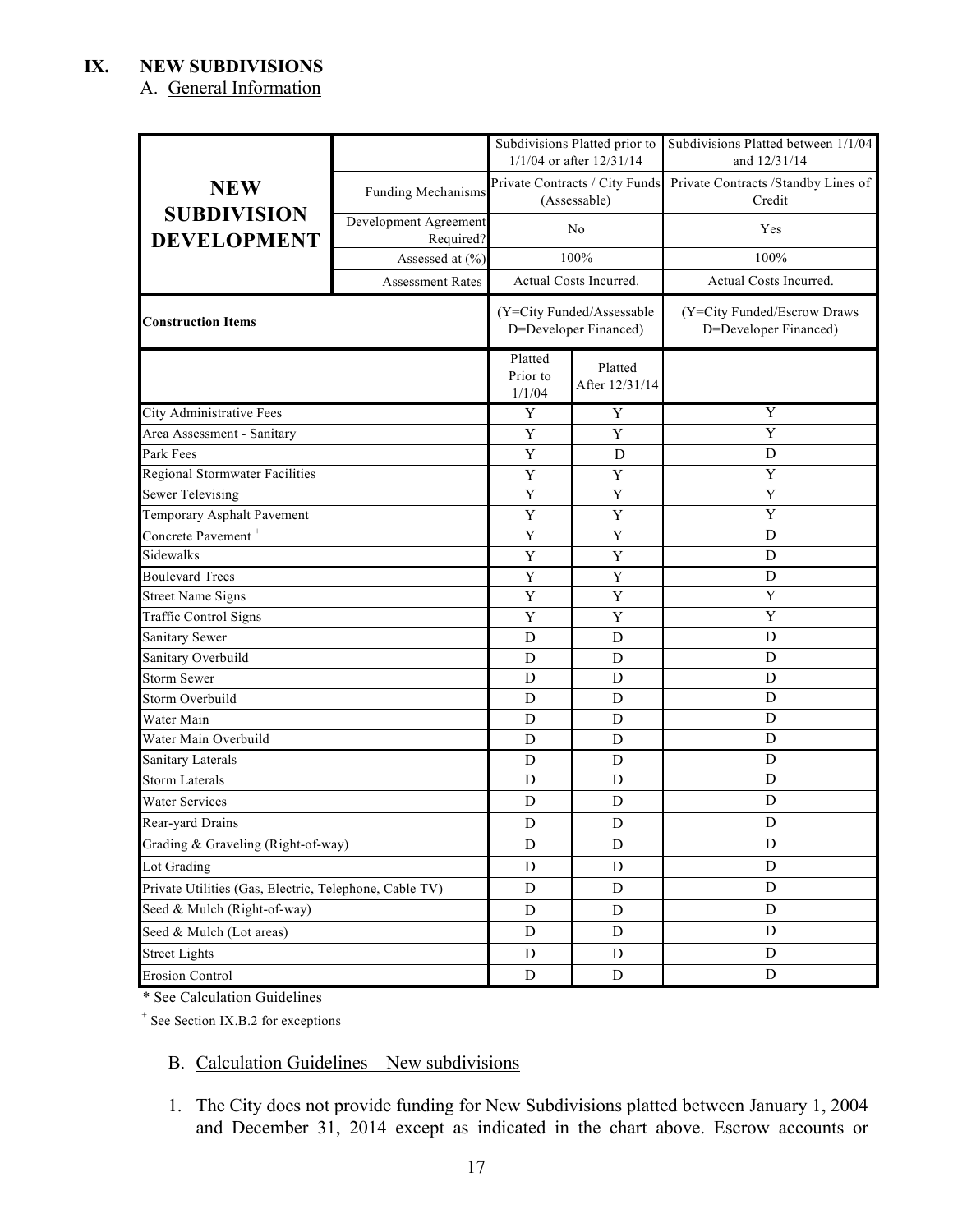irrevocable lines of credit will be required of developers for all items administered or installed by the City.

- 2. For subdivisions platted prior to 1/1/04 or after 12/31/14, assessments for concrete pavement shall be levied in accordance with Section I.A. of this policy.
- 3. Engineering fees for new subdivision developments shall be included in assessments. Included shall be preparation of plans and specifications, consultant fees, material testing fees, field survey, inspection and assessment preparation.
- 4. Individual lots within but not part of a new development when funded by the city shall be assessed at the current city interest rate.
- 5. Extraordinary sanitary sewer construction costs not to be assessed include pipes larger than 12" and depths greater than 16' when project funded by the city.
- 6. Typical residential street lighting will consist of 100-watt sodium vapor lamps on a wooden pole, mounted 30 feet high, spaced 250 to 300 feet apart.
- 7. The effective date for interest to begin accumulating on new subdivision developments will be the date of invoice. This includes all city utilities and street work.
- 8. Storm sewer area assessment for regional facilities built prior to 3-1-2006 shall be based on the cost of storm sewer needed to serve the subdivision and the share of downstream trunk main.

## **X. SPECIAL CHARGES**

### A. General definition

1. Special charges shall accrue interest starting 30 days following the invoice date. Interest shall accrue at the same rate as for special assessments. (Board of Public Works, June 6, 1990).

### **XI. METHOD OF PAYMENT**

#### A. General Definition

- 1. Lump sum payment to be paid at due date.
- 2. One installment if the assessment is \$1000 or less.
- 3. Five equal annual installments if the assessment is greater than \$1000.
- 4. Deferred payments will bear an interest at the rate of prime plus 3.00% per annum on the unpaid balance.
- 5. Separate current year special assessment bills may be combined to establish eligibility for the \$1000 limit for installment payment options. Finance Department must be notified prior to November 1.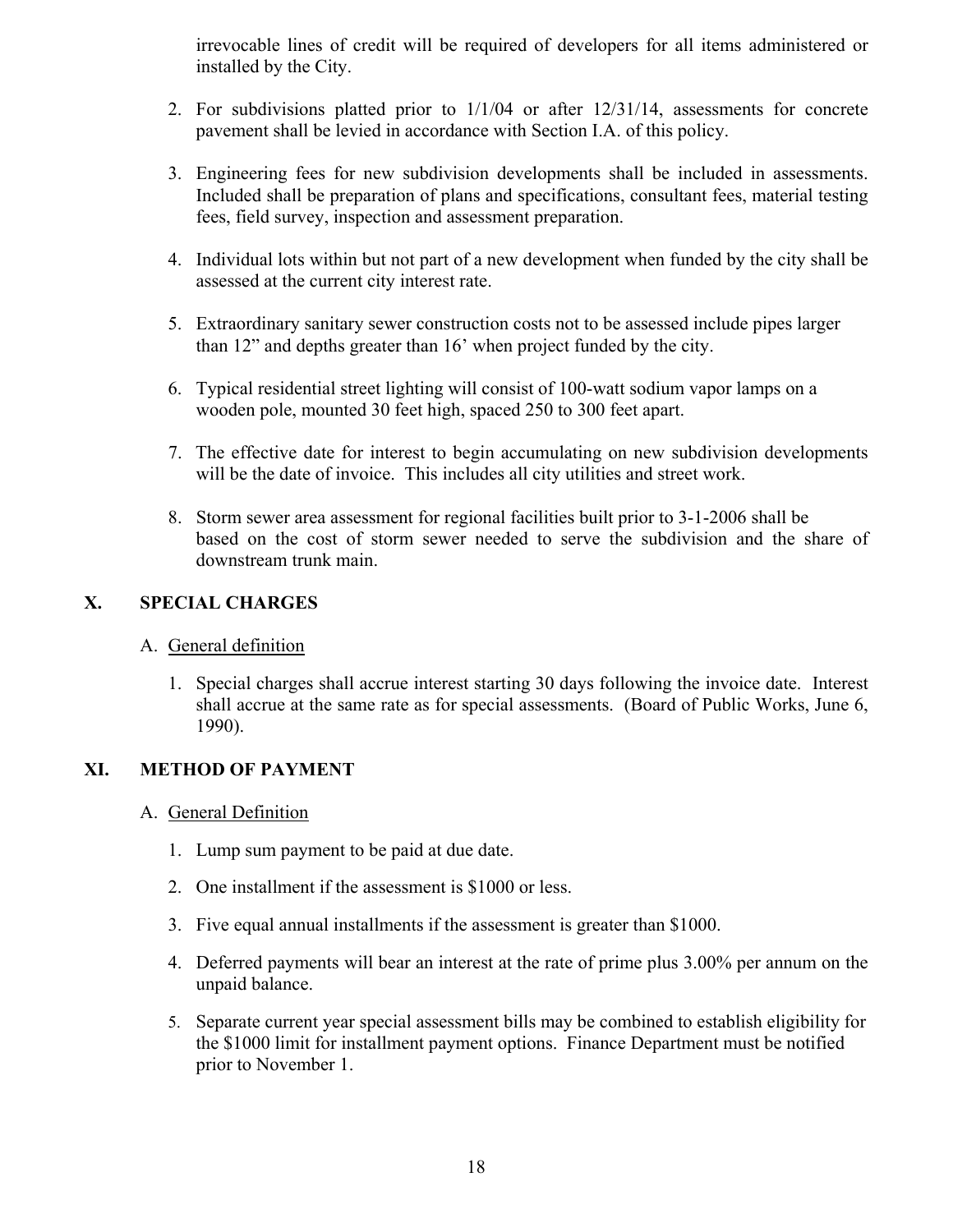#### **XII. APPEAL PROCESS**

1. If the governing body decides to reconsider and reopen any assessment, the body may, after giving a public notice as required for the initial assessment, and after a public hearing, amend, cancel or confirm the prior assessment. Any request for a change to the first assessment, must be made within 30 days of the passage of the original final resolution. The Clerk shall publish a notice of any resolution changing the assessment, as was done with the original assessment.

#### **XIII. MISCELLANEOUS**

- 1. Deferred payment of special assessments is not permitted. (See WI Statutes Chapter 74.)
- 2. Any construction project where right-of-way acquisition would contribute to 25% or more of the assessment rate shall be brought to the Board of Public Works for review and establishment of an appropriate assessment rate. In establishing this rate, the Board will consider assessment rates for similar projects and any other information it considers relevant.

#### **XIV. REFERENCED ITEMS**

1/17/83 Street and Sanitation Committee #3

The following policy concerning sump pump discharges adopted, "When streets are paved where storm sewer laterals exist, curb openings for sump pump discharges or surface drainage shall not be allowed."

- 7/06/83 Street and Sanitation Committee #6 Most of this information has been put in Appendix IX Stormwater/Clear Water Discharges
- 3/03/93 Street and Sanitation Committee #10

Any driveway adjacent to a street paving project that is not used will be closed with curb and gutter and will have the terrace reseeded in conjunction with the street paving. The cost of this work is to be included with the assessment for curb and gutter on the project. Any driveway aprons without improved surfaces shall be either paved with permanent surface or abandoned and closed in conjunction with a street paving project. The cost of either option will be assessed to the property.

- 2/02/94 Board of Public Works Report This was adopted as part of the assessment policy. "Publicly owned property, including lands under the jurisdiction of the Board of Education, Park Board, Water Department and other branches of city, state or county governments, and churches and private schools be assessed 100% of the assessment rate.
- 11/16/94 Municipal Services Committee #2 "Resolved, that when a property asks for a second curb cut, the two neighboring properties to each side of the requesting property be notified and asked if they have any problems with the curb cut. If any of the four (4) properties are against the second curb cut, the request must be brought to Municipal Services Committee and Council for approval, thus all neighbors have an avenue for input."
	- 1/18/95 Board of Public Works #3 The Board reaffirms its previous recommendation that: The special assessment policy for stormwater that recovers 75% of costs from new developers and 40% from existing benefiting owners be approved. Existing is defined as that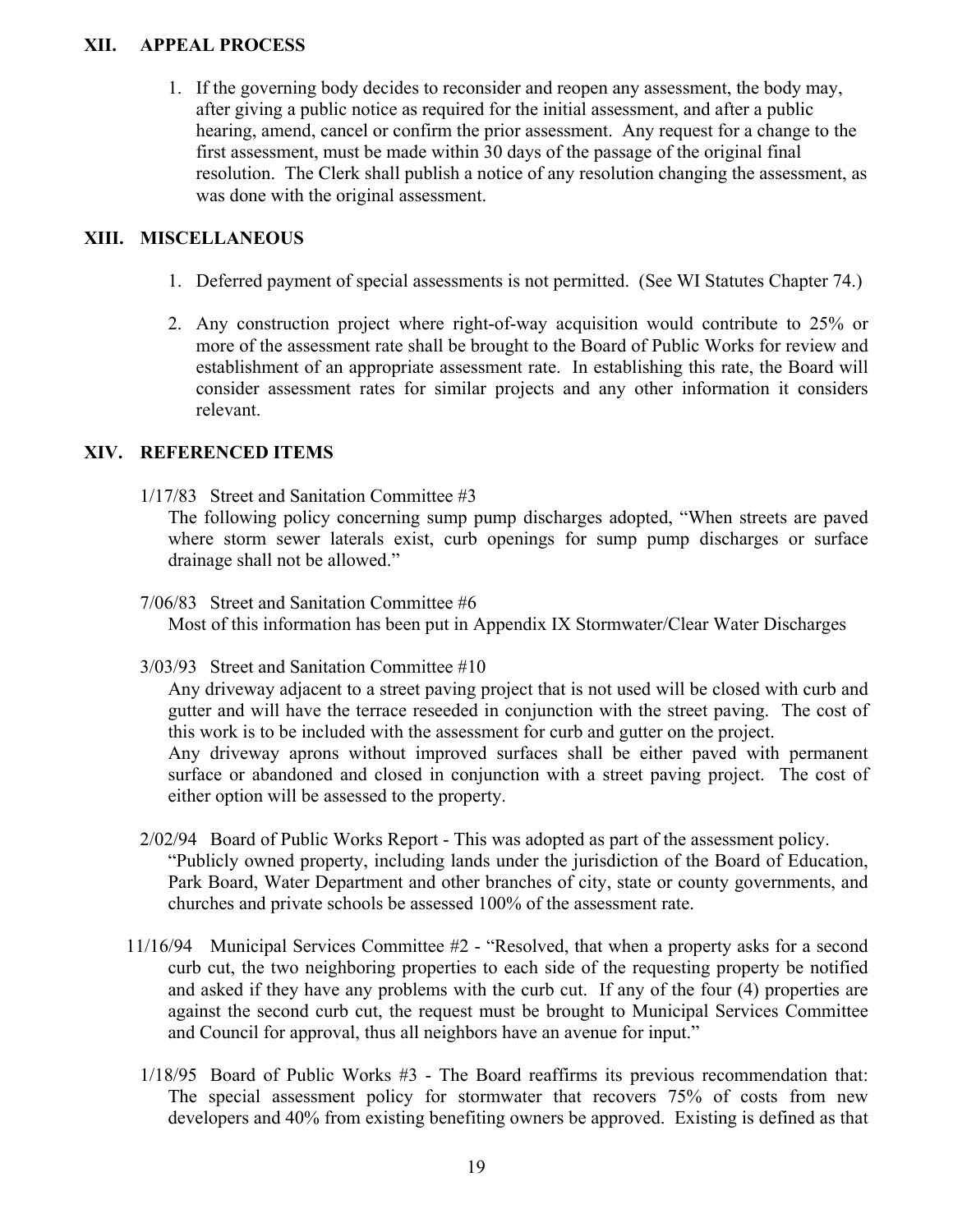a building permit has been issued at the time of adoption of the policy by the Common Council.

- 1/17/96 Board of Public Works This was adopted with the assessment policy. Sidewalks B.2 – The assessment rate for reconstruction of sidewalks will be 125% of the rate of new sidewalks.
- 9/03/97 Municipal Services Committee Amended Driveway Opening Policy "Any driveway adjacent to a street reconstruction project that is not used will be permanently paved or closed with curb and gutter and will have terrace reseeded in conjunction with the street work.
- 3/03/99 Board of Public Works "Resolved, that the repair and replacement of existing sidewalks in the green dot program be paid by the general fund after green dot has gone through the City once. All hazardous sidewalks as defined by City criteria will be replaced at City cost."
- 5/15/13 Board of Public Works Prime plus 3% will be the rate set for the 5-year payment option.

#### **XV. 2016 SPECIAL ASSESSMENT RATES**

|                                            | Sanitary Sewer Laterals Reconstruction                   |                                  | 4"<br>>4" | \$52.00/ft<br>actual cost |
|--------------------------------------------|----------------------------------------------------------|----------------------------------|-----------|---------------------------|
|                                            | Storm Sewer Reconstruction up to $&$ including 15" main: |                                  |           | \$36.00/ft                |
| <b>Storm Sewer Laterals Reconstruction</b> |                                                          |                                  | 6"        | \$31.00/ft                |
|                                            |                                                          |                                  | 8"        | \$37.00/ft                |
|                                            |                                                          |                                  | 10"       | \$40.00/ft                |
|                                            |                                                          |                                  | 12"       | \$43.00/ft                |
|                                            |                                                          |                                  | >12"      | actual cost               |
|                                            | New Water Main - Zoning R1, R2, R3                       | up to $&$ including $& 8"$ main: |           | actual cost               |
|                                            | Zoning $C1, C2$                                          | up to $&$ including 12" main:    |           | actual cost               |
|                                            | Other Zoning                                             | up to $&$ including 16" main:    |           | actual cost               |

Rates for previous Stormwater Detention Basins (Cost per ERU's)

| <b>SE</b> Basin      | 75\% of cost \$173.25<br>$40\%$ of cost $-$ | 92.40                      |
|----------------------|---------------------------------------------|----------------------------|
| <b>AAL</b> Basin     | $75\%$ of cost<br>40\% of cost 229.44       | \$430.20                   |
| Meade Pond           |                                             | \$797.04                   |
| Holland Pond         |                                             | \$345.78                   |
| Ashbury Pond         |                                             | \$593.76                   |
| Mud Creek South Pond |                                             | \$815.00 (2002 basin rate) |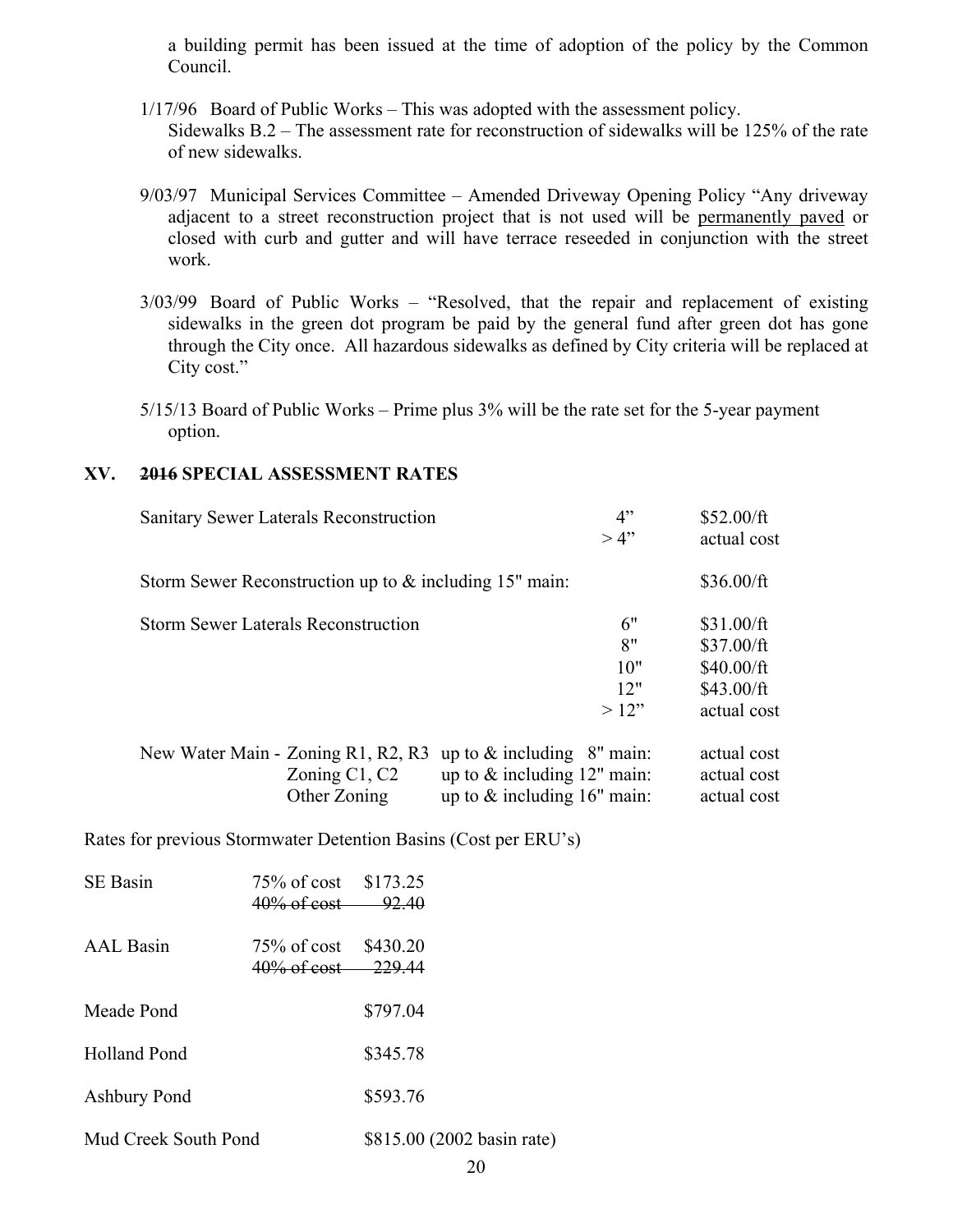$\cos t$  for 2003 basins  $\frac{$860.00}{ }$ Southpoint Commerce Park Pond North (K2a), Plank Road West

 $Cost for 2004 basins$   $$915.00$ Southpoint Commerce Park Pond South (K2B)

Cost for 2005 basins \$1,104.00 Plank Road Northwest Pond

> Sheet No.1of 1 Schedule No.Cz-1 Amendment No. 60

Public Service Commission of Wisconsin Appleton Water Department

### WATER LATERAL INSTALLATION CHARGE

Subdivision developers shall be responsible, where the main extension has been approved by the utility, for the water service lateral installation costs from the main through the curb stop and box.

When the cost of a utility main extension is to be collected through assessment by the municipality, the actual average water lateral installation costs from the main through the curb stop and box shall be included in the assessment of the appropriate properties.

The initial water service lateral(s), not installed as part of a subdivision development or an assessable utility extension, will be installed from the main through the curb stop and box by the utility, for which the actual cost will be made.

EFFECTIVE: May 1, 2001 PSCW AUTHORIZATION: 190-WR-108 RATE FILE